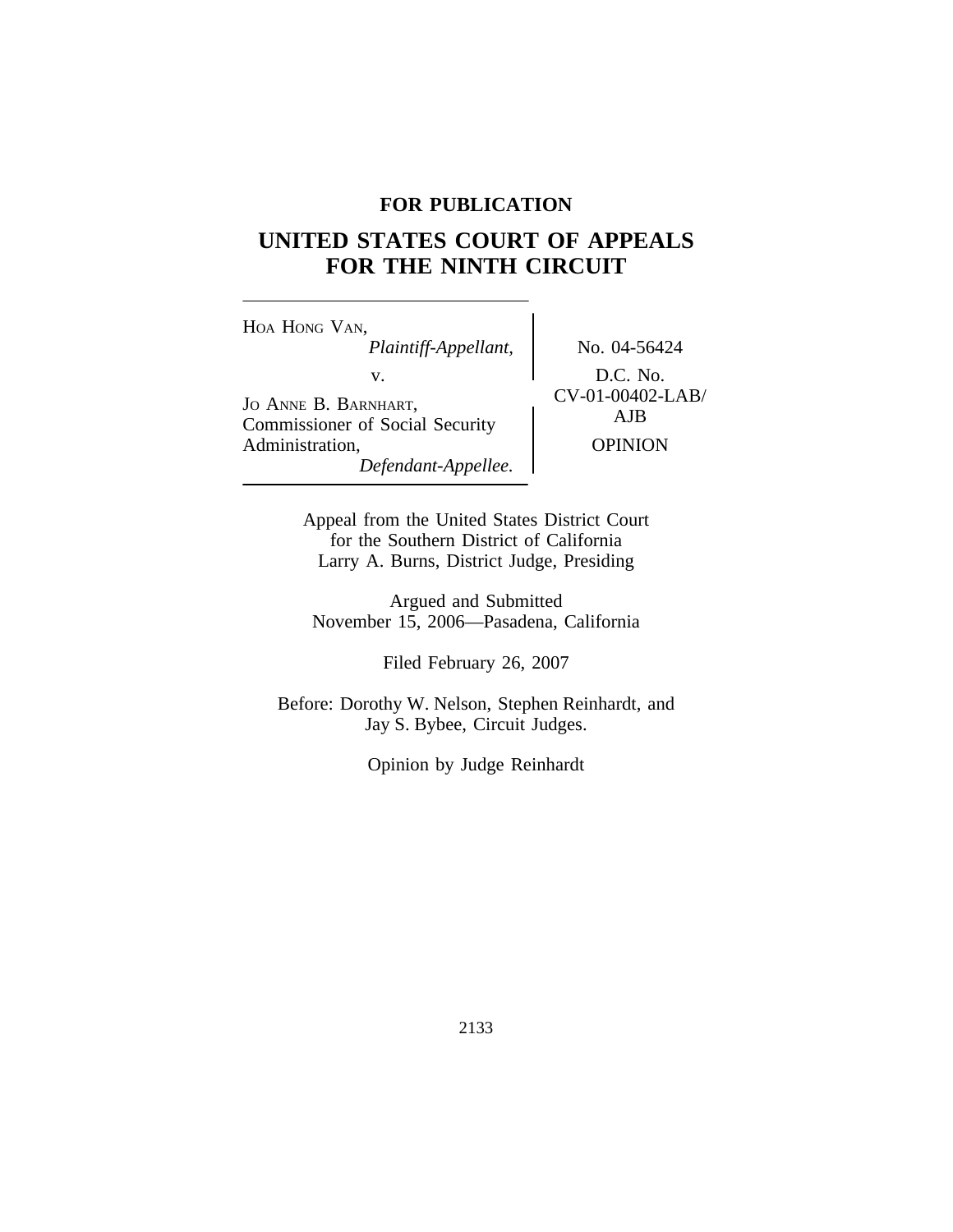## **COUNSEL**

Alexandra T. Manbeck, San Diego, California, for the plaintiff-appellant.

Peter D. Keisler, Assistant Attorney General, Carol C. Lam, United States Attorney, Janice L. Walli, Regional Chief Counsel, Region IX, John C. Cusker, Assistant Regional Counsel, Social Security Administration, San Francisco, California, for the defendant-appellee.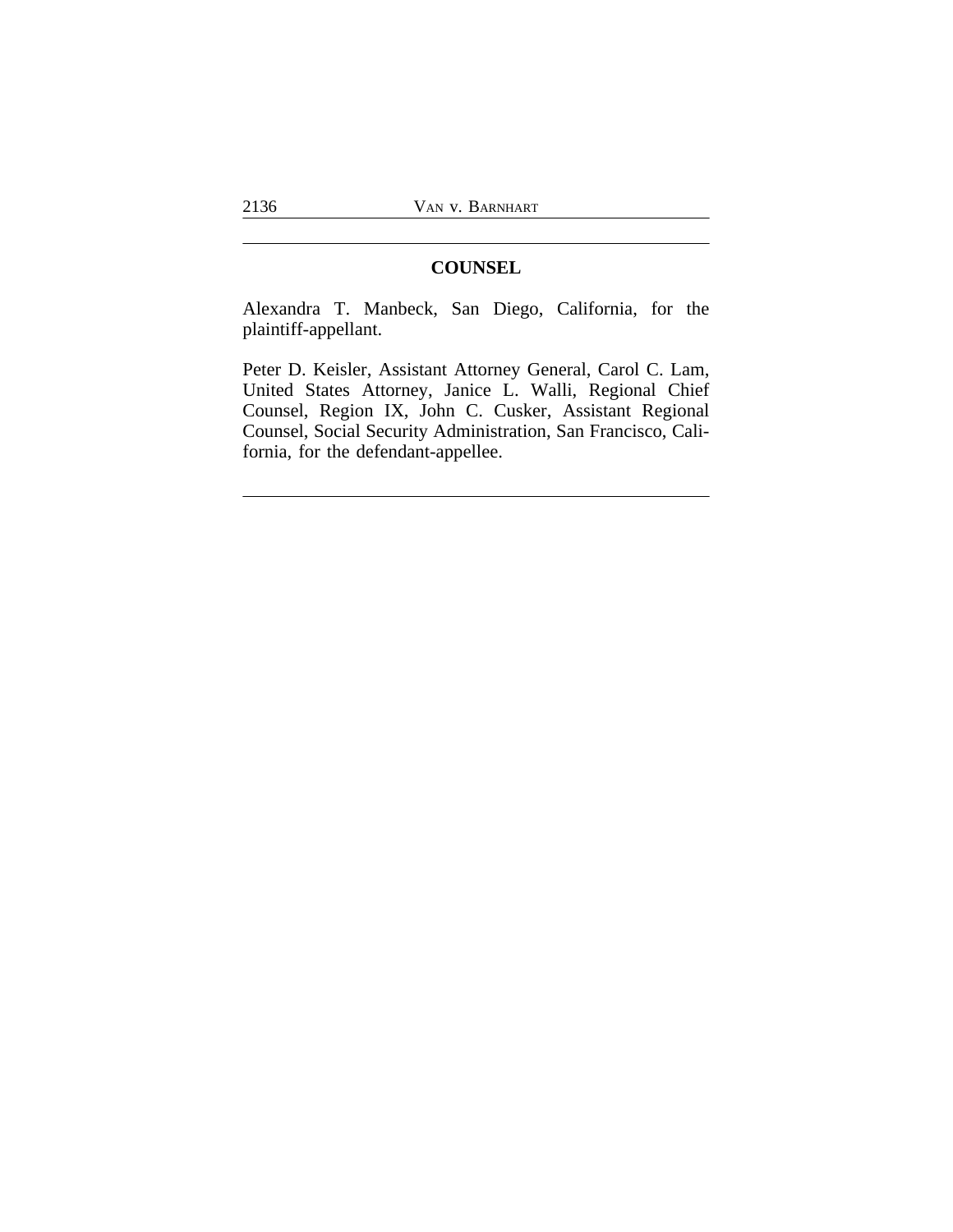#### **OPINION**

REINHARDT, Circuit Judge:

**I**

Hoa Hong Van, a successful claimant for Supplemental Security Income ("SSI") benefits, appeals the district court's denial of her application for attorneys' fees as time-barred by the filing provision in the Equal Access to Justice Act ("EAJA" or "the Act"), which requires a party to submit a fee application "within thirty days of final judgment in the action," 28 U.S.C.  $\S$  2412(d)(1)(B), and defines "final judgment" as "a judgment that is final and not appealable . . . ." *Id.* § 2412(d)(2)(G). The district court held that because, following a remand under sentence six of 42 U.S.C. § 405(g), the Commissioner of Social Security ("Commissioner") consented to a judgment enforcing the agency's determination in favor of Van, the judgment became "final and not appealable" immediately, requiring Van to file her fee application within 30 days after entry of judgment, rather than 30 days after expiration of the 60-day appeal period provided for in Rule 4(a)(1)(B) of the Federal Rules of Appellate Procedure. Because Van filed her fee application 62 days after entry of judgment, the district court denied her application as untimely. *Id.* 

In this case, we consider whether in order to be deemed timely under  $28 \text{ U.S.C. }$   $\S$   $2412(d)(1)(B)$ , a Social Security disability claimant who, following a remand under sentence six of 42 U.S.C. § 405(g), obtains a favorable determination from the agency and enforces it in the district court by a judgment to which the government consents must file an application for attorneys' fees under EAJA within 30 days after the entry of judgment, or, whether he may file within 30 days following expiration of the 60-day appeal period provided for by Rule  $4(a)(1)(B)$ . We hold that such a claimant, like other successful sentence-six remand claimants, may file within 30 days after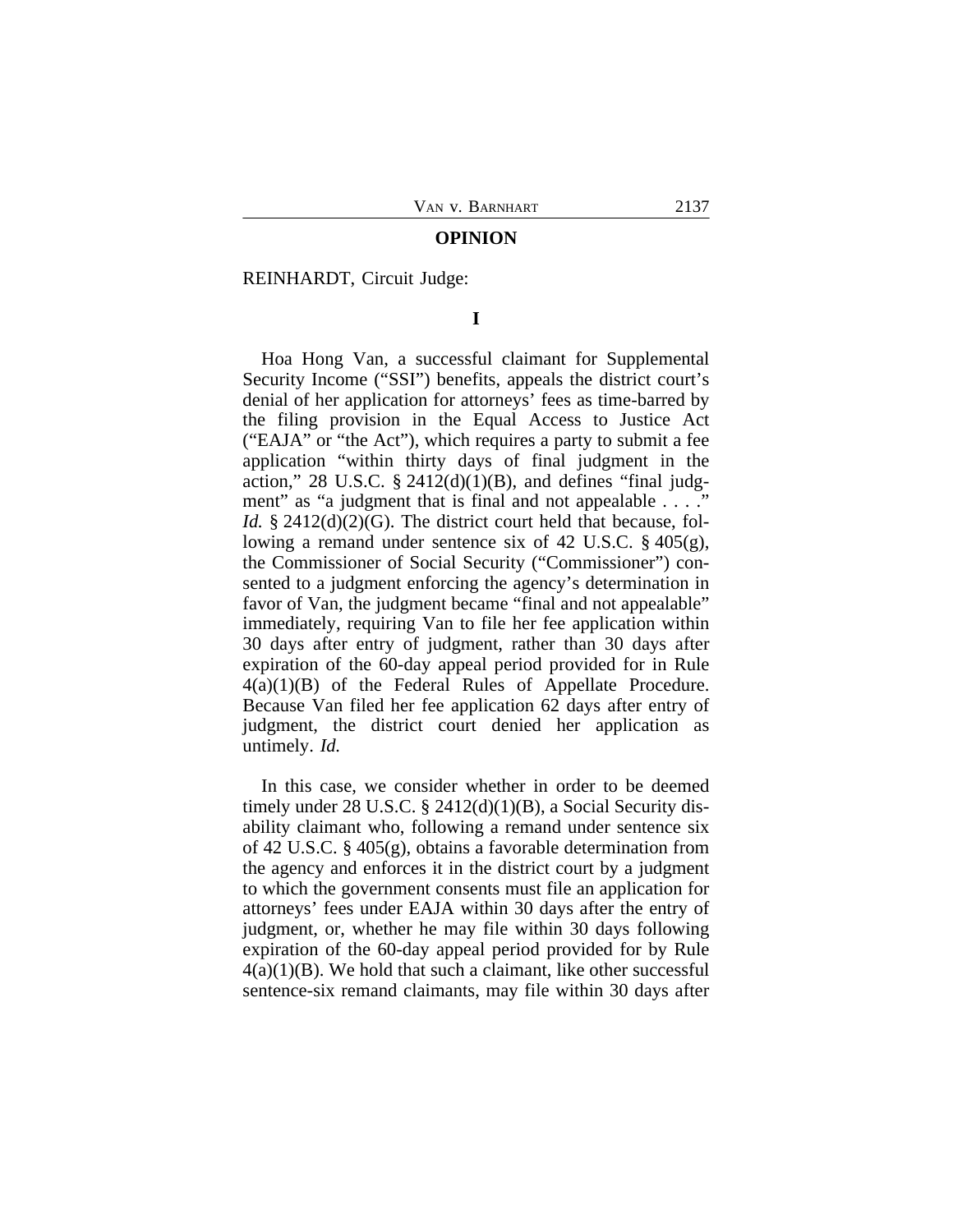the 60-day appeal period in Rule 4(a) has expired. Thus, we reverse the district court and remand with instructions to consider Van's fee application on the merits.

#### **II**

In January 1999, Van filed an application for SSI benefits. The Social Security Administration ("SSA") denied her application in April 1999, and after a hearing before an Administrative Law Judge ("ALJ") in January 2000, the ALJ denied her claim. In January 2001, the Appeals Council denied Van's request for review of the ALJ's decision, and, in March 2001, Van filed an action in the district court pursuant to 42 U.S.C. § 405(g), challenging the denial of her benefits. Thereafter, in January 2002, she filed a motion for summary judgment, and, in response, in February 2002, the Commissioner filed a motion to remand. On March 27, 2002, the district court denied Van's motion for summary judgment and granted the Commissioner's motion to remand. The district judge subsequently made it clear in an April 16, 2002 order that the March 27 remand was issued pursuant to sentence six of 42 U.S.C. § 405(g). Van appealed the remand order to this court, and we held that we lacked jurisdiction to hear an appeal of a sentence-six remand. *Van v. Barnhart*, 58 Fed. Appx. 766 (9th Cir. 2003).

Following the sentence-six remand, the Appeals Council vacated its earlier decision, and, on June 27, 2003, after considering new evidence, an ALJ awarded benefits to Van. On August 6, 2003, Van filed an ex parte motion in the district court, requesting that the case be reopened and that the district court issue a final judgment. District Judge Napoleon Jones reopened the case on August 14, 2003, and on November 12, 2003, Magistrate Judge Anthony Battaglia directed the Commissioner to file a supplemental transcript of the proceedings conducted before the SSA by December 12, 2003. The Commissioner submitted the supplemental transcript on December 18, 2003, and on January 22, 2004, Van submitted to the court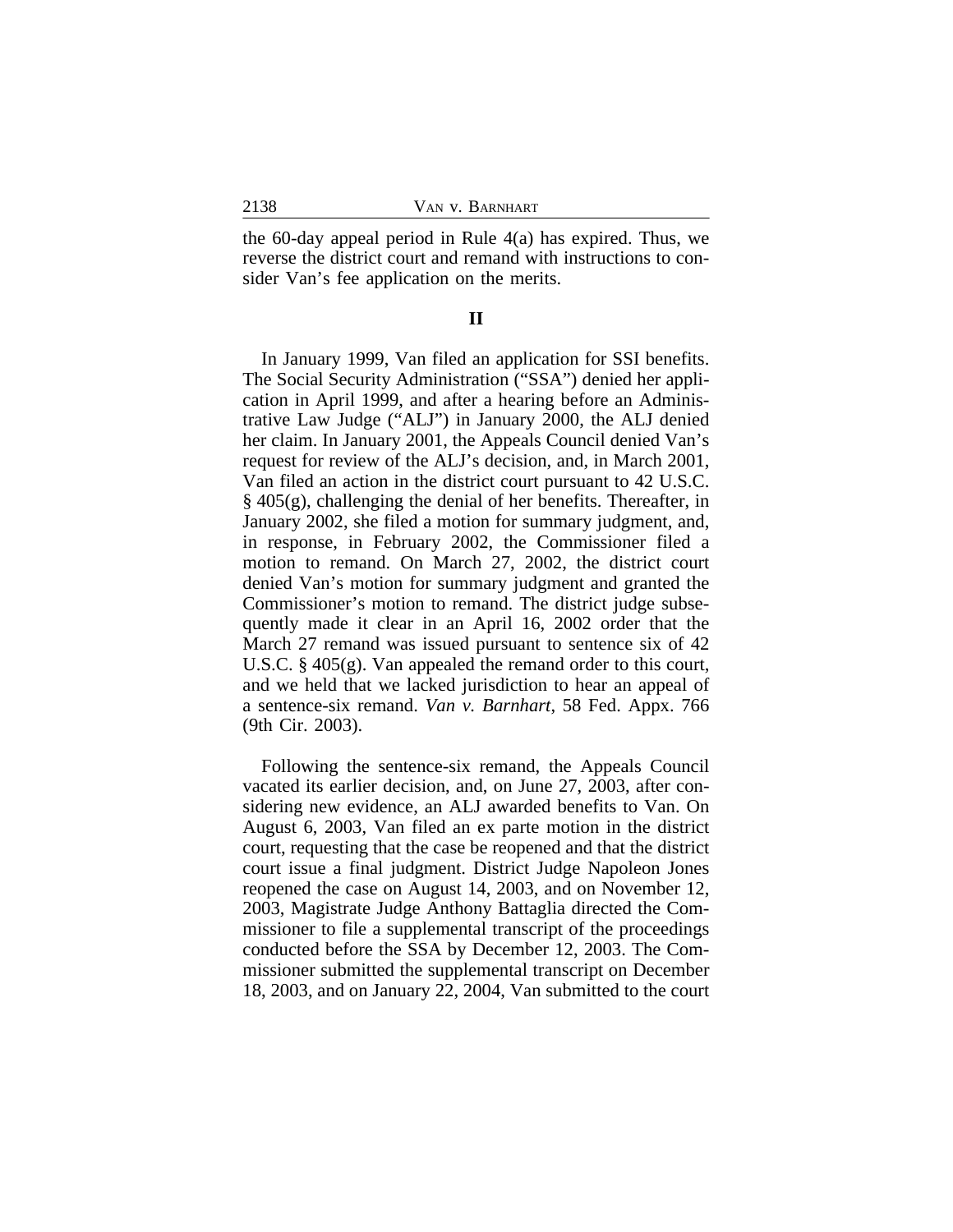an ex parte request for a final judgment. On January 28, 2004, the magistrate judge ordered that a judgment be entered, stating that "[p]ursuant to this Court's order of August 14, 2003, and the results of the post-remand proceedings, which have been filed with this court, and which found that Plaintiff has been disabled since January 6, 1999, IT IS HEREBY ORDERED that Judgment in this matter be entered in favor of Plaintiff and against Defendant." Subsequent to the issuance of this order, on February 4, 2004 the Commissioner filed a document with the district court entitled "Consent to Entry of Judgment," which stated that "[b]ecause the Commissioner has awarded benefits to Plaintiff following further proceedings on remand, [the Commissioner] consents to the entry of judgment as proposed by [Van]." On February 6, 2004, District Judge Larry Burns issued an order identical to the one issued nine days earlier by the magistrate judge, and the judgment was entered.

On April 8, 2004, Van filed a motion for attorneys' fees under EAJA with the district court. This filing occurred 62 days after the February 6, 2004 entry of judgment, and 71 days after the January 28, 2004 order. Van requested \$18,947.37 in attorneys' fees. The Commissioner opposed the motion and argued, inter alia, that the district court lacked jurisdiction over it because it was untimely. The Commissioner argued that Van was required to file her motion within 30 days after the entry of judgment, because a party cannot generally appeal a consent judgment; she urged that in a case in which the government has so consented, the 30-day period for filing a motion for attorneys' fees under 28 U.S.C.  $\S 2412(d)(1)(B)$  begins to run immediately upon the district court's entry of final judgment, citing *Melkonyan v. Sullivan*, 501 U.S. 89, 102 (1991), and *Slaven v. American Trading Trans. Co.*, 146 F.3d 1066, 1070 (9th Cir. 1998). According to the Commissioner, neither party could appeal the judgment, the judgment was "not appealable" and, as a result, the 30-day period to file for EAJA fees commenced immediately upon entry of the judgment.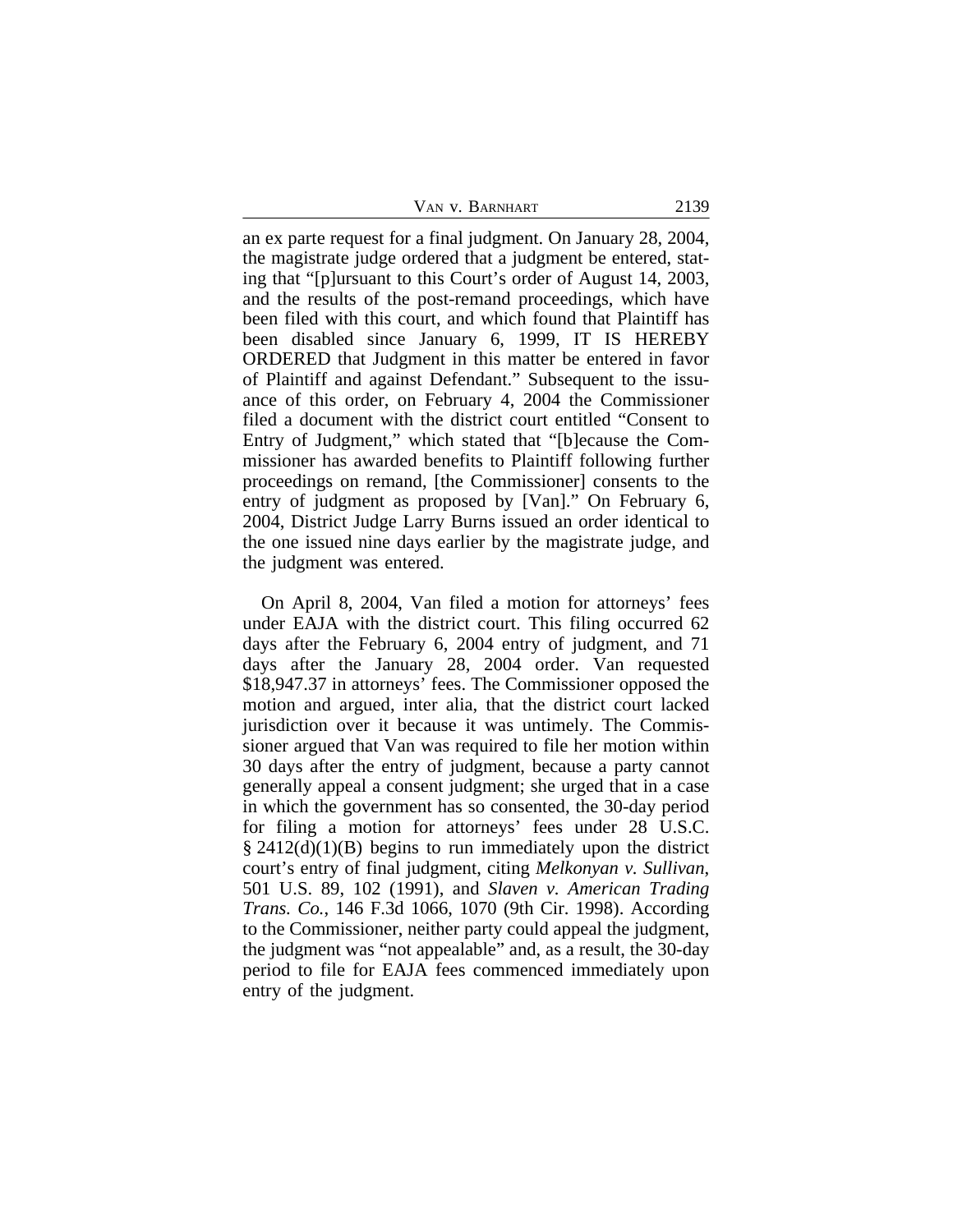| 2140 | VAN V. BARNHART |
|------|-----------------|
|      |                 |

The district court agreed with the Commissioner's argument that Van was required to file her motion for attorneys' fees within 30 days after entry of the judgment,**<sup>1</sup>** and held that Van's motion was untimely because it was filed 62 days after the February 6, 2004 entry of judgment. Accordingly, it denied her EAJA application as time-barred in a written order filed August 4, 2004.**<sup>2</sup>** Thereafter, Van filed a timely appeal with this court. We have jurisdiction under 28 U.S.C. § 1291.

On appeal, Van asserts that her motion for attorneys' fees was timely filed, because the 30-day period in  $\S$  2412(d)(1)(B) did not begin to run until 60 days after entry of the judgment, and she filed 62 days after entry — just two days into the 30-day period. Van argues that under *Melkonyan* and *Shalala v. Schaefer*, 509 U.S. 292 (1993), when a Social Security disability claimant's case is remanded pursuant to sentence six of 42 U.S.C.  $\S$  405(g), and she subsequently obtains a district court judgment enforcing a favorable agency determination, the 30-day filing period does not begin to run until the 60-day appeal period provided for in Rule  $4(a)(1)(B)$ has expired, whether or not the government has consented to the judgment. *See* Fed. R. App. P. 4(a)(1)(B). Relying in part on the legislative history of EAJA, Van asserts that the regular statutory filing period, which includes the 60-day appeal

<sup>&</sup>lt;sup>1</sup>The district court explained that "[n]o reservation of the right to appeal accompanied the Defendant's consent to entry of the judgment. The Court finds the judgment entered was accordingly not appealable. *Slaven*, 146 F.3d at 1070."

**<sup>2</sup>**We note that the district court correctly held that it had subject matter jurisdiction over Van's fee application, even if it was untimely filed. After *Scarborough v. Principi*, 541 U.S. 401 (2004), § 2412(d)(1)(B)'s 30-day filing requirement is no longer considered jurisdictional. *Scarborough*, 541 U.S. at 413-14 (stating that § 2412(d)(1)(B)'s "30-day deadline for fee applications and its application-content specifications are not properly typed 'jurisdictional.' "); *Zheng v. Ashcroft*, 383 F.3d 919, 922 n.5 (9th Cir. 2004) ("The Supreme Court has recently instructed us to avoid the phrase 'jurisdictional' " in the context of "our adherence to the EAJA's timely filing requirement.") (citing *Scarborough*, 541 U.S. at 413-14).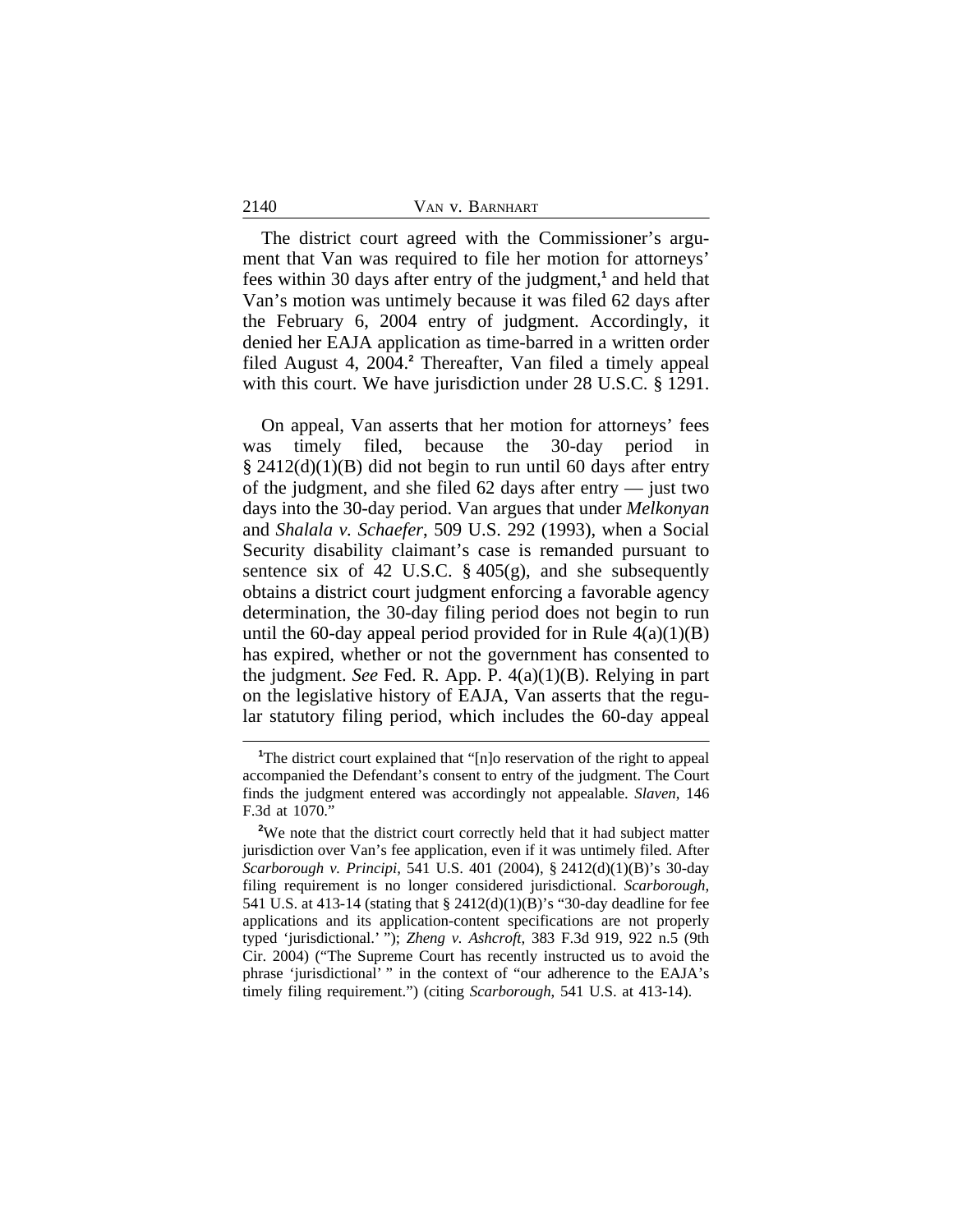| VAN V. BARNHART<br>2141 |
|-------------------------|
|                         |

period, is unaffected by the Commissioner's consent to a judgment that follows a remand under sentence six.

## **III**

We review for an abuse of discretion a district court's denial of attorneys' fees under EAJA, but an error of law constitutes an abuse of discretion. *Akopyan v. Barnhart*, 296 F.3d 852, 856 (9th Cir. 2002) (citing *Cooter & Gell v. Hartmarx Corp.*, 496 U.S. 384, 405 (1990); *Lewis v. Barnhart*, 281 F.3d 1081, 1083 (9th Cir. 2002)).

#### **IV**

**[1]** "The Equal Access to Justice Act (EAJA or Act) departs from the general rule that each party to a lawsuit pays his or her own legal fees." *Scarborough*, 541 U.S. at 404-05 (citing *Alyeska Pipeline Serv. Co. v. Wilderness Soc'y*, 421 U.S. 240, 257 (1975)). Under EAJA, "[a] party that prevails against the United States in a civil action is entitled, in certain circumstances, to an award of attorney's fees, court costs, and other expenses[,]" *Flores v. Shalala*, 49 F.3d 562, 566 (9th Cir. 1995), but not when the "court finds that the position of the United States was substantially justified . . . ." 28 U.S.C.  $§$  2412(d)(1)(A).

**[2]** EAJA, however, limits the time during which a claimant may file a fee application. *See id*. § 2412(d)(1)(B). Under § 2412(d)(1)(B), "[a] party seeking an award of fees and other expenses shall, within thirty days of *final judgment* in the action, submit to the court an application for fees and other expenses which shows that the party is a prevailing party and is eligible to receive an award under this subsection . . . ." *Id.* (emphasis added). Section  $2412(d)(2)(G)$ , in turn, provides that " 'final judgment' means a judgment that is final and not appealable . . . ." *Id.* As a result, in order to be timely, a party seeking attorneys' fees must file his application within 30 days after a "judgment that is final and not appealable." *Id*.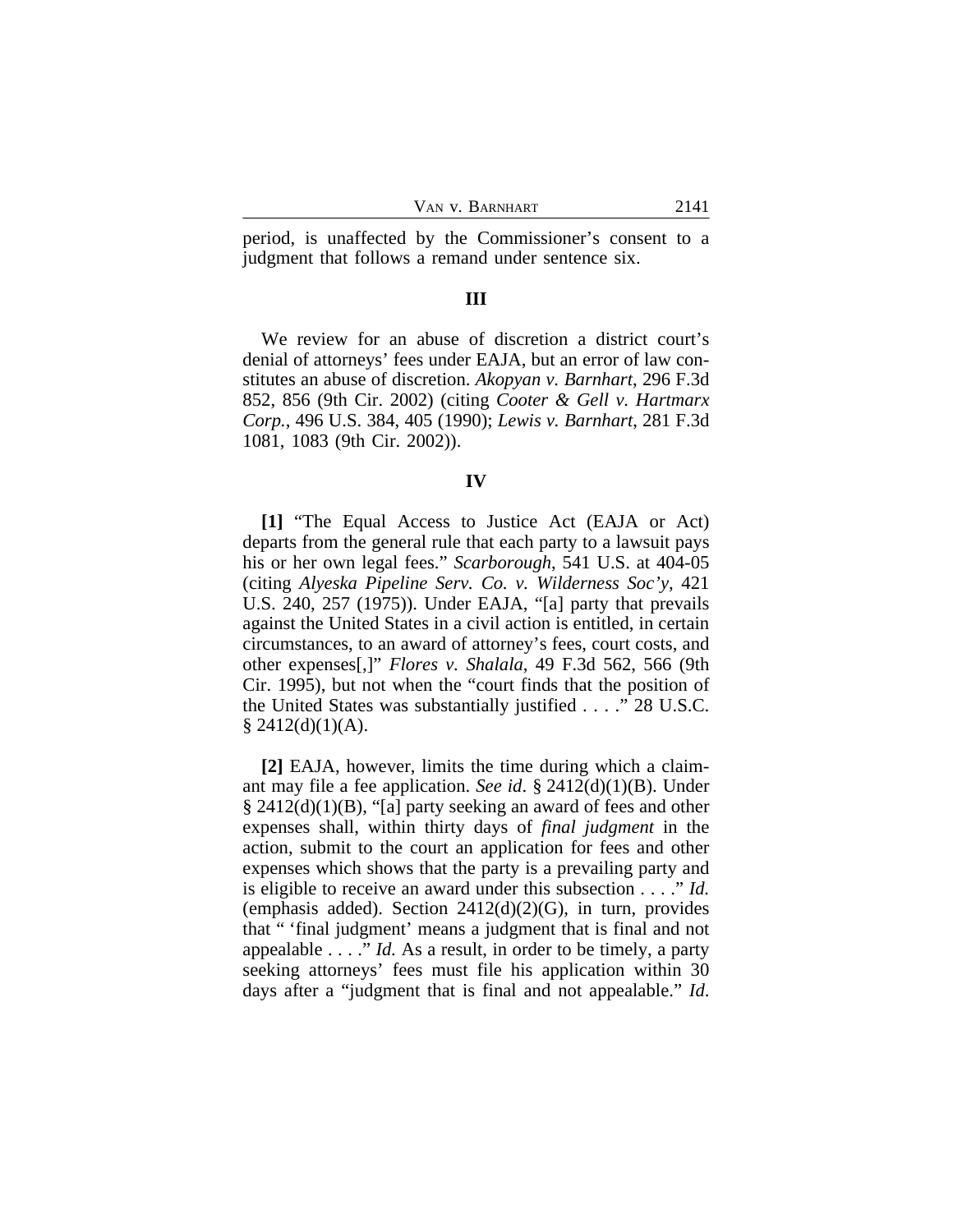The applicable statutory provisions are contained in EAJA as re-enacted in 1985. Equal Access to Justice Act, Extension and Amendment, Pub. L. No. 99-80, § 2(c)(2)(G), 99 Stat. 183, 185 (1985).

In this case, we must first examine the law, as it has thus far been established, regarding when a judgment enforcing an agency determination favorable to a Social Security disability claimant, following a remand under sentence six of 42 U.S.C. § 405(g), constitutes a "final judgment," or, more specifically, a "judgment that is final and not appealable . . . ." 28 U.S.C. §§ 2412(d)(1)(B), 2412(d)(2)(G). We must then determine whether a different rule applies in cases in which the government consents to the entry of the judgment. In construing the applicable statutory provisions, our "objective is to ascertain the intent of Congress in enacting [them] and give effect to the legislative will." *United States v. Stephens*, 424 F.3d 876, 882 (9th Cir. 2005). Accordingly, if the plain language of § 2412(d) "renders its meaning reasonably clear, the court will not investigate further unless its 'application leads to unreasonable or impracticable results.' " *Id.* (quoting *United States v. Daas*, 198 F.3d 1167, 1174 (9th Cir. 1999)). Because here the statute is ambiguous, and because judicial decisions have previously considered the pertinent language and the legislative history behind it, we rely primarily on prior decisions interpreting these terms as well as the relevant legislative history. *See Al-Harbi v. INS*, 284 F.3d 1080, 1082-84 (9th Cir. 2002) (discussing the legislative history behind the 1985 re-enactment of EAJA and stating that "under this statutory language, there is more than one plausible interpretation of 'final judgment.' ") (citation omitted); *see also Melkonyan*, 501 U.S. at 95-96 (consulting the legislative history behind § 2412(d) to determine when a "final judgment" occurs under EAJA). In particular, we review two Supreme Court decisions issued subsequent to EAJA's 1985 re-enactment that interpret the term "final and not appealable" in Social Security disability cases involving remands under 42 U.S.C. § 405(g), *Melkonyan*, 501 U.S. at 101-02, and *Schaefer*, 509 U.S. at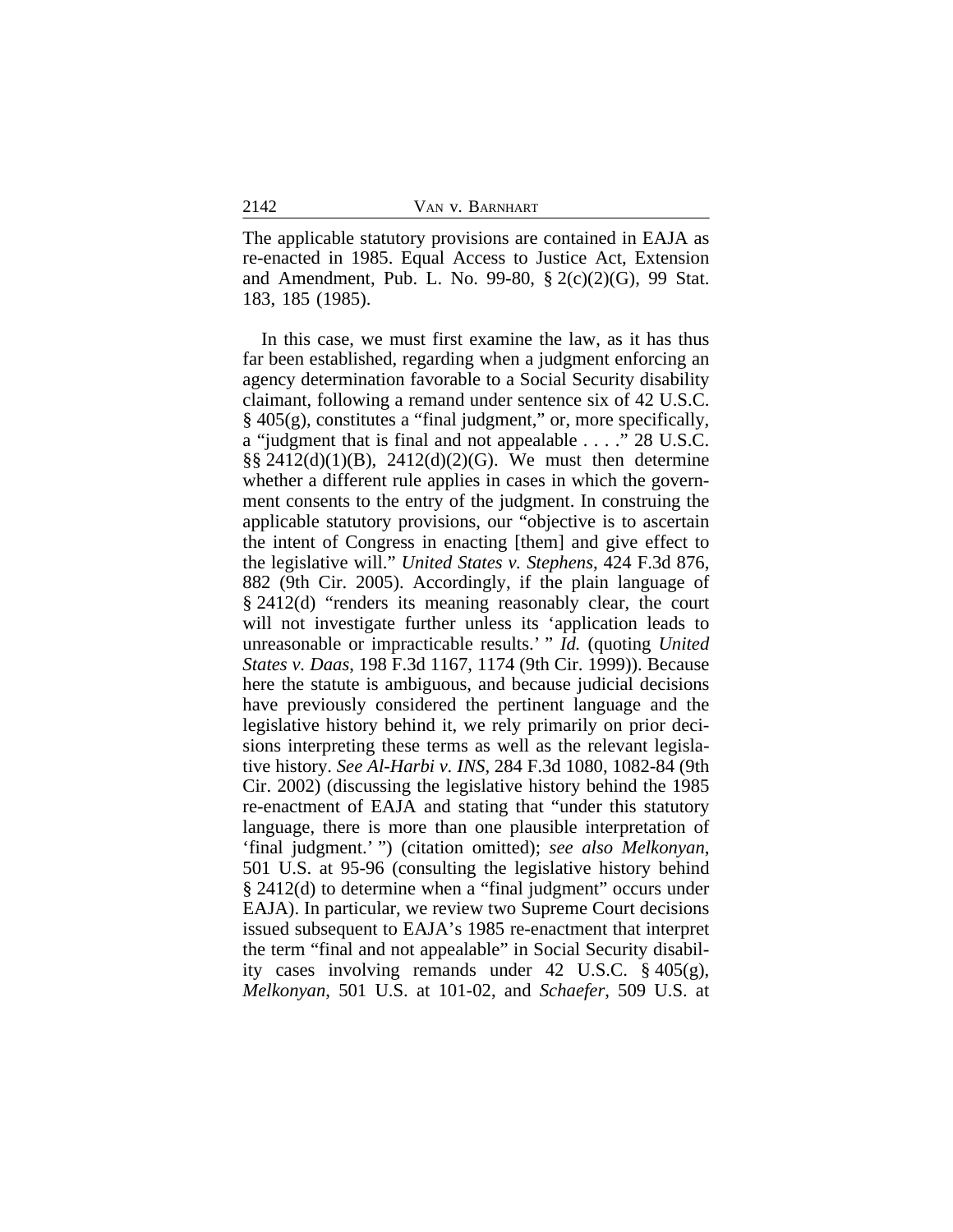298. We also examine pertinent circuit court decisions interpreting § 2412(d) and the relevant legislative history of the Act.

**[3]** Before discussing *Melkonyan* and *Schaefer*, however, we briefly review the statutory authority for both judicial review and remands in Social Security cases. Pursuant to 42 U.S.C. § 405(g), an individual may seek judicial review in the district court "after any final decision of the Commissioner of Social Security made after a hearing to which he was a party[.]" *Id.* Once a claimant brings an action under § 405(g), the district court may remand to the Commissioner of Social Security Administration only under sentence four<sup>3</sup> or sentence six**<sup>4</sup>** of § 405(g). *Akopyan*, 296 F.3d at 854 (citing *Schaefer*, 509 U.S. at 296; *Melkonyan*, 501 U.S. at 99-100). A remand under sentence four is "essentially a determination that the agency erred in some respect in reaching a decision to deny

**<sup>3</sup>**Sentence four of § 405(g) provides that "[t]he court shall have power to enter, upon the pleadings and transcript of the record, a judgment affirming, modifying, or reversing the decision of the Commissioner of Social Security, with or without remanding the cause for a rehearing.'

**<sup>4</sup>**Sentence six of § 405(g) provides that "[t]he court may, on motion of the Commissioner of Social Security made for good cause shown before the Commissioner files the Commissioner's answer, remand the case to the Commissioner of Social Security for further action by the Commissioner of Social Security, and it may at any time order additional evidence to be taken before the Commissioner of Social Security, but only upon a showing that there is new evidence which is material and that there is good cause for the failure to incorporate such evidence into the record in a prior proceeding; and the Commissioner of Social Security shall, after the case is remanded, and after hearing such additional evidence if so ordered, modify or affirm the Commissioner's findings of fact or the Commissioner's decision, or both, and shall file with the court any such additional and modified findings of fact and decision, and, in any case in which the Commissioner has not made a decision fully favorable to the individual, a transcript of the additional record and testimony upon which the Commissioner's action in modifying or affirming was based. Such additional or modified findings of fact and decision shall be reviewable only to the extent provided for review of the original findings of fact and decision."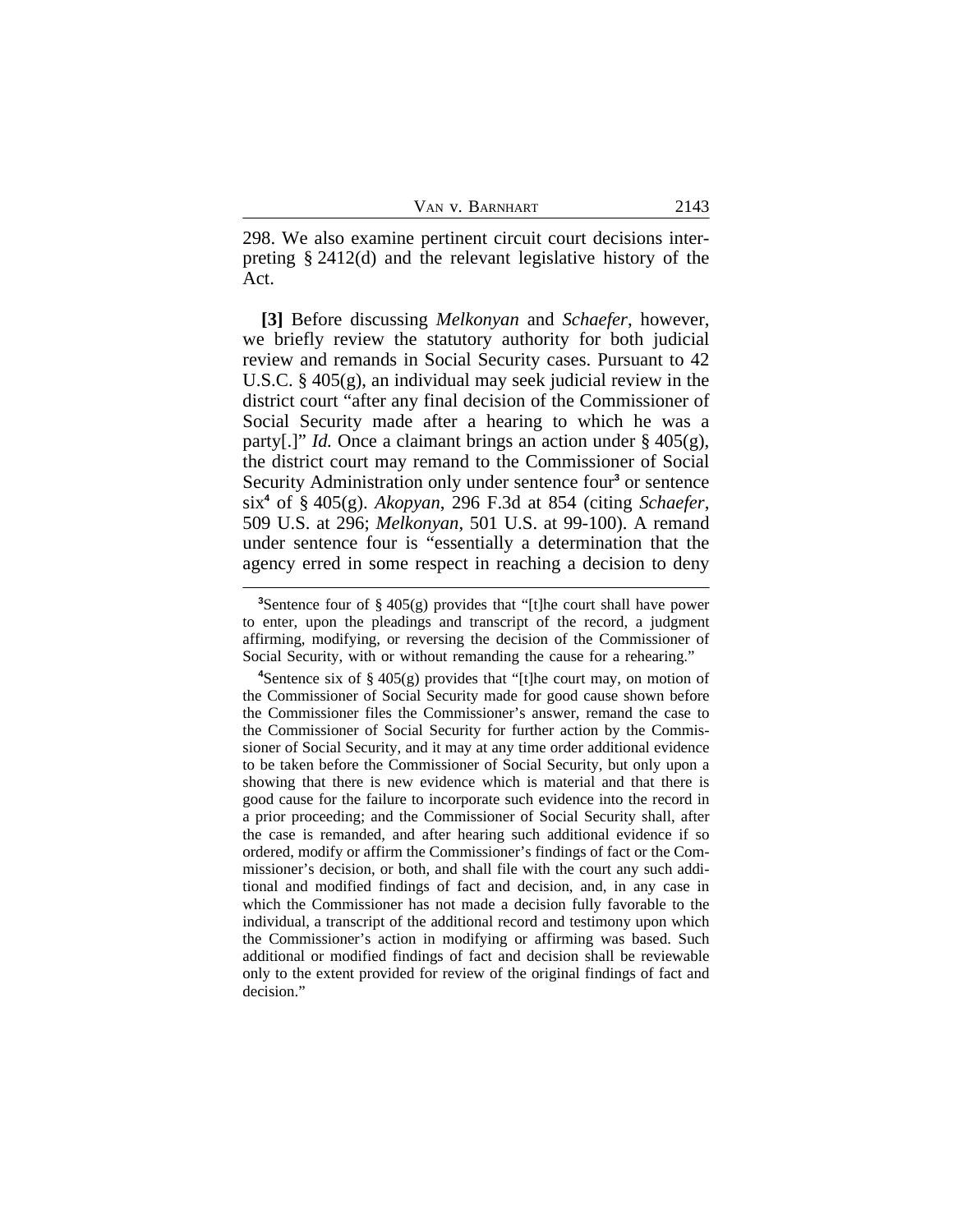benefits[,]" *id.* (citing *Jackson v. Chater*, 99 F.3d 1086, 1095 (11th Cir. 1996)), whereas a remand under sentence six can be ordered only in two particular instances: "where the Commissioner requests a remand before answering the complaint, or where new, material evidence is adduced that was for good cause not presented before the agency." *Id.* at 854-55 (citing *Schaefer*, 509 U.S. at 297 n.2).

In *Melkonyan*, the Supreme Court interpreted EAJA in the context of a Social Security action, and explained that in 1985, when Congress reenacted  $\S 2412(d)(1)(B)$ , it adopted an "unusual" definition of "final judgment" in order to resolve a circuit split between this court and the Seventh Circuit regarding whether the 30-day period in  $\S 2412(d)(1)(B)$ begins to run when a judgment is entered *or* only after the appeal period has run. 501 U.S. at 95-96.

Congress opted for the latter approach, the more liberal rule that had been adopted by the Seventh Circuit. The Court stated that

[a]s for why Congress added the unusual definition of "final judgment," the answer is clear. "The definition . . . was added in 1985 to resolve a conflict in the lower courts on the question whether a 'judgment' was to be regarded as 'final' for EAJA purposes when it was entered, or only when the period for taking an appeal had lapsed." Brief for Respondent 20 (footnote omitted). The Ninth Circuit had held that the 30-day EAJA filing period began to run when the district court entered judgment. *McQuiston v. Marsh*, 707 F.2d 1082, 1085 (1983). The Seventh Circuit rejected this view, holding that the EAJA filing period should be deemed to begin only after the time for taking an appeal from the district court judgment had expired. *McDonald v. Schweiker*, 726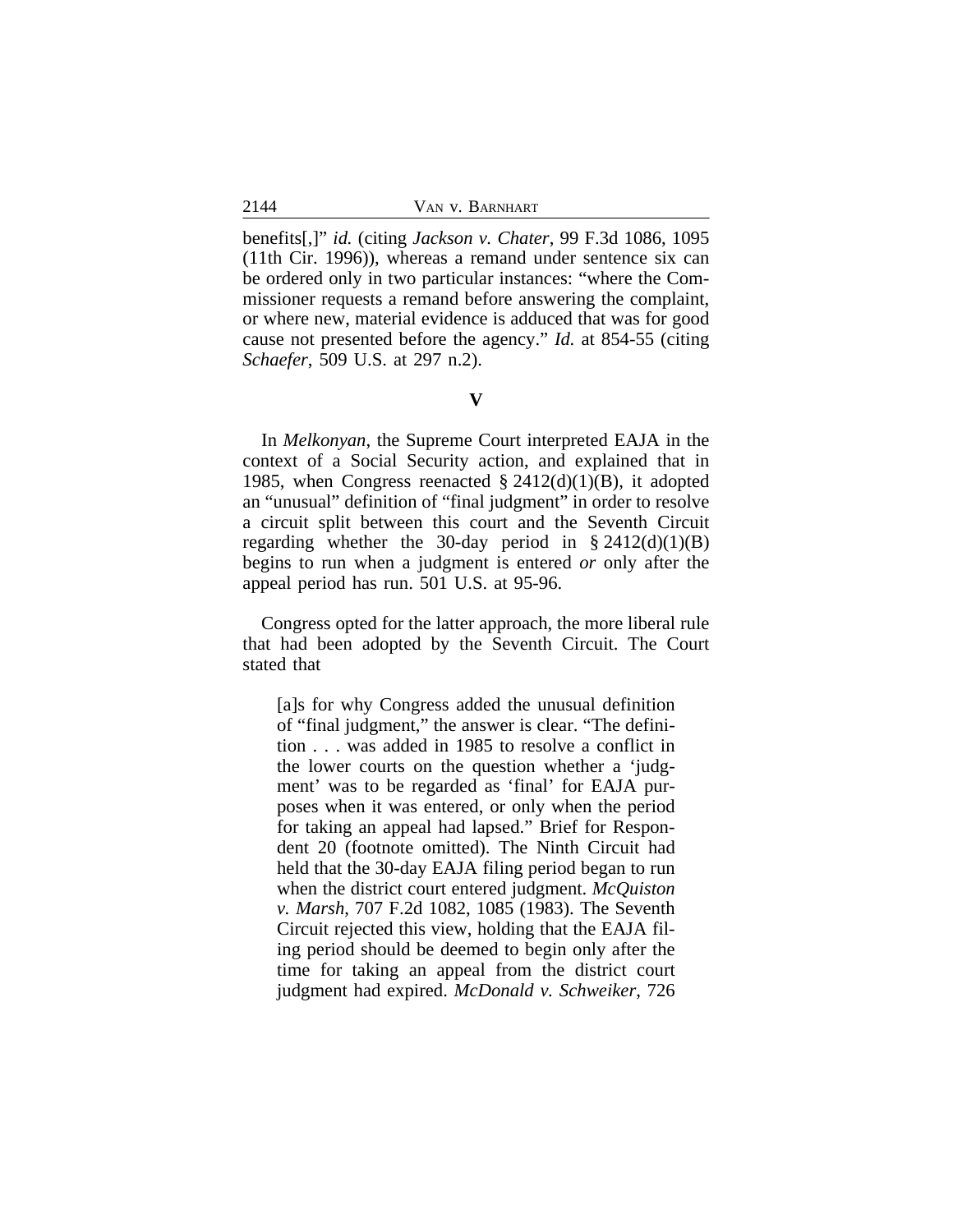F.2d 311, 314 (1983). . . . Congress responded to this split in the federal courts by explicitly adopting and ratifying the *McDonald* approach. S.Rep. No. 98- 586, p. 16 (1984) ("The Committee believes that the interpretation of the court in [*McDonald* ] is the correct one"). *See also* H.R.Rep. No. 98-992, p.14 (1984) ("The term 'final judgment' has been clarified to mean a judgment the time to appeal which has expired for all parties"); H.R.Rep. No. 99-120, p. 18 (1985).

*Id.*; *see also* H.R. Rep. No. 99-120, at 18 n.26 (1985), *reprinted in* 1985 U.S.C.C.A.N. 132, 146 n. 26 (stating that "the term 'final judgment' has been clarified to mean a judgment that is final and not appealable," and specifying that when a district court judgment is not appealed by the government, "the thirty-day period would begin to run upon expiration of the time for filing the notice of appeal").

In *McDonald*, the Seventh Circuit, in an opinion authored by Judge Posner, had reasoned that the "practical consequences" that would flow from requiring a fee application to be filed within 30 days of judgment necessitated interpreting EAJA's 30-day period as beginning after the period for appeal had expired. 726 F.2d at 314. Otherwise, as Judge Posner wrote, some applicants might be compelled to file multiple costly fee applications or file applications prior to when the fees were fully ascertainable following the appellate proceedings. *Id.* Moreover, requiring a fee applicant to file an application before the government could file its own appeal would serve as a "perverse weapon for discouraging meritorious fee applications[,]" because the government might appeal the underlying judgment if it learned that the fees were significant. *Id.* at 315. This would create a dilemma for claimants considering whether to file a fee application, which the "framers of [EAJA] could not have meant to create . . . when they used the words 'final judgment' . . . ." *Id.*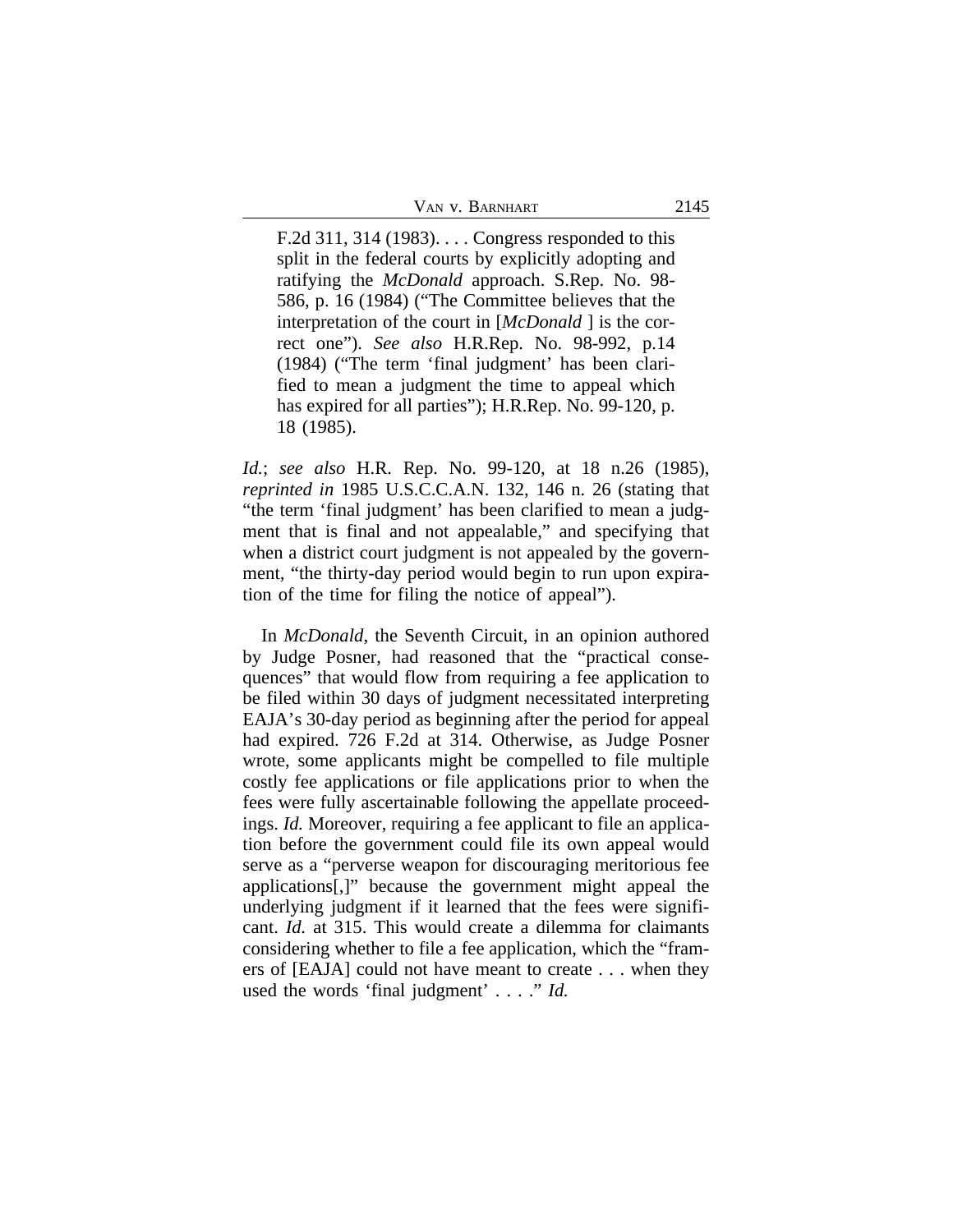With these adverse practical consequences in mind, Congress ratified the *McDonald* approach in the 1985 reenactment of EAJA, and expressed similar reasons to those stated by the *McDonald* court for adopting the "final and not appealable" language. *See Adams v. SEC*, 287 F.3d 183, 190 (D.C. Cir. 2002) ("That Congress adopted the *McDonald* approach for applications in judicial proceedings under § 2412 suggests that Congress also agreed with the court's underlying reasoning . . . ."). For instance, a House Report stated that "[b]y adopting the [Seventh Circuit's] interpretation," the amendment will "give both courts and litigants clear guidance on what is expected and avoid the unnecessary confusion which accompanied this issue in the past." H.R. Rep. No. 99-120, at 7 (1985).

**[4]** In addition to explaining the origin of the term "final judgment" in § 2412(d)(1)(B), the *Melkonyan* Court clarified how this term applies in the context of the two types of remands of Social Security cases under 42 U.S.C. § 405(g). Because the *Melkonyan* Court was uncertain whether the district court had intended to issue a sentence-four remand or a sentence-six remand, it stated when the judgment would become a "final judgment" for the purpose of  $\S 2412(d)(1)(B)$ in each instance. In sentence-four remands, the Court concluded, "the filing period begins after the final judgment ('affirming, modifying, or reversing') is entered by the court and *the appeal period has run*, so that the judgment is no longer appealable. *See* § 2412(d)(2)(G)." *Melkonyan*, 501 U.S. at 102 (emphasis added). In sentence six cases, the Court said, "the filing period does not begin until after the postremand proceedings are completed, the Secretary returns to court, the court enters a final judgment, and *the appeal period runs*." *Id.* (emphasis added); *accord Akopyan*, 296 F.3d at 855 (citing *Melkonyan*, 501 U.S. at 102).

**[5]** As a result of this formulation by the Supreme Court, although the timing of a fee application following a sentencesix remand differs from that of a fee application following a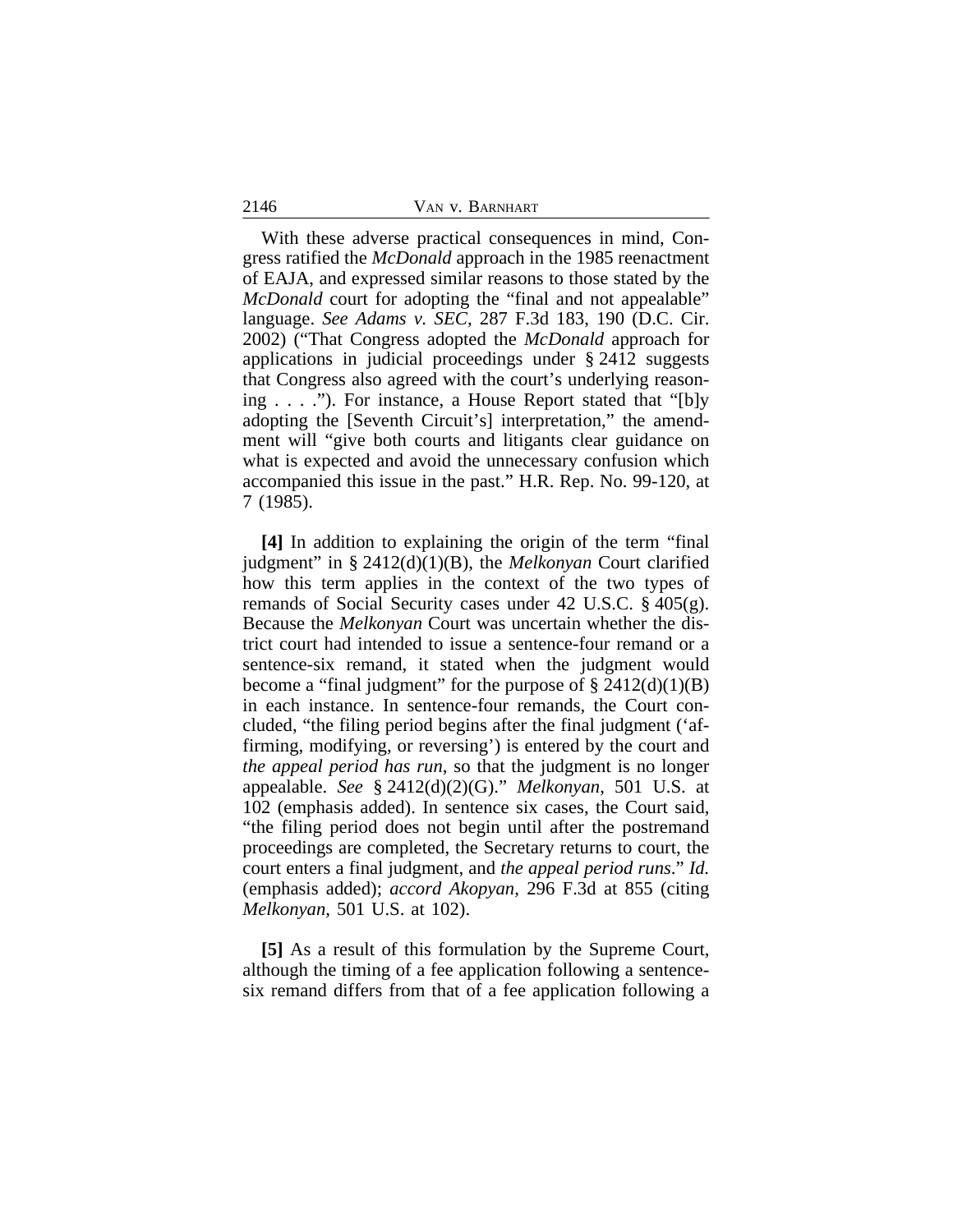sentence-four remand, it does so primarily because the former may only be filed after the completion of the post-remand proceedings and a return to the district court to enter a judgment. *Melkonyan*, 501 U.S. at 102; *Flores*, 49 F.3d at 568. Once the requisite judgment is entered, however, the timing is identical in both types of cases, in that in both the claimant must file within 30 days after the *appeal period* provided for in Rule 4(a) has run. *See Melkonyan*, 501 U.S. at 102; *Schaefer*, 509 U.S. at 298, 302; *Akopyan*, 296 F.3d at 857; *Yang v. Shalala*, 22 F.3d 213, 215-16 (9th Cir. 1994). Because the prescribed appeal period in Rule 4(a) for cases in which the United States is a party is 60 days, Fed. R. App. P. 4(a)(1)(B), a judgment in an SSI case is "no longer appealable" or "not appealable" when the 60-day post-judgment appeal period has run. *See Melkonyan*, 501 U.S. at 102; *accord Barry v. Bowen*, 825 F.2d 1324, 1327 (9th Cir. 1987) ("The judgment is final when it is no longer appealable, 28 U.S.C.  $\S$  2412(d)(2)(G), and this occurs when the government's sixty-day period in which to appeal has elapsed, *see* Fed. R. App. P. Rule 4(a)(1)."). *Melkonyan* neither set forth nor implied the existence of any exceptions to its rule.

### **VI**

The government asserts, nevertheless, that a different rule applies when it consents to the entry of a judgment favorable to an SSI claimant. In such a case, it contends, there is no appeal period, and the 30 days begins to run immediately upon the entry of judgment rather than upon the expiration of the 60-day appeal period provided for in Rule 4(a). We reject this contention, and hold that the 60-day appeal period applies whether or not the government consents to the judgment.

We begin our analysis of the government's argument by examining *Melkonyan* further. Notably, the *Melkonyan* Court stated that, for sentence-six remands, the filing period begins after the "appeal period runs[,]" despite the fact that the Court had already recognized that on remand the agency had found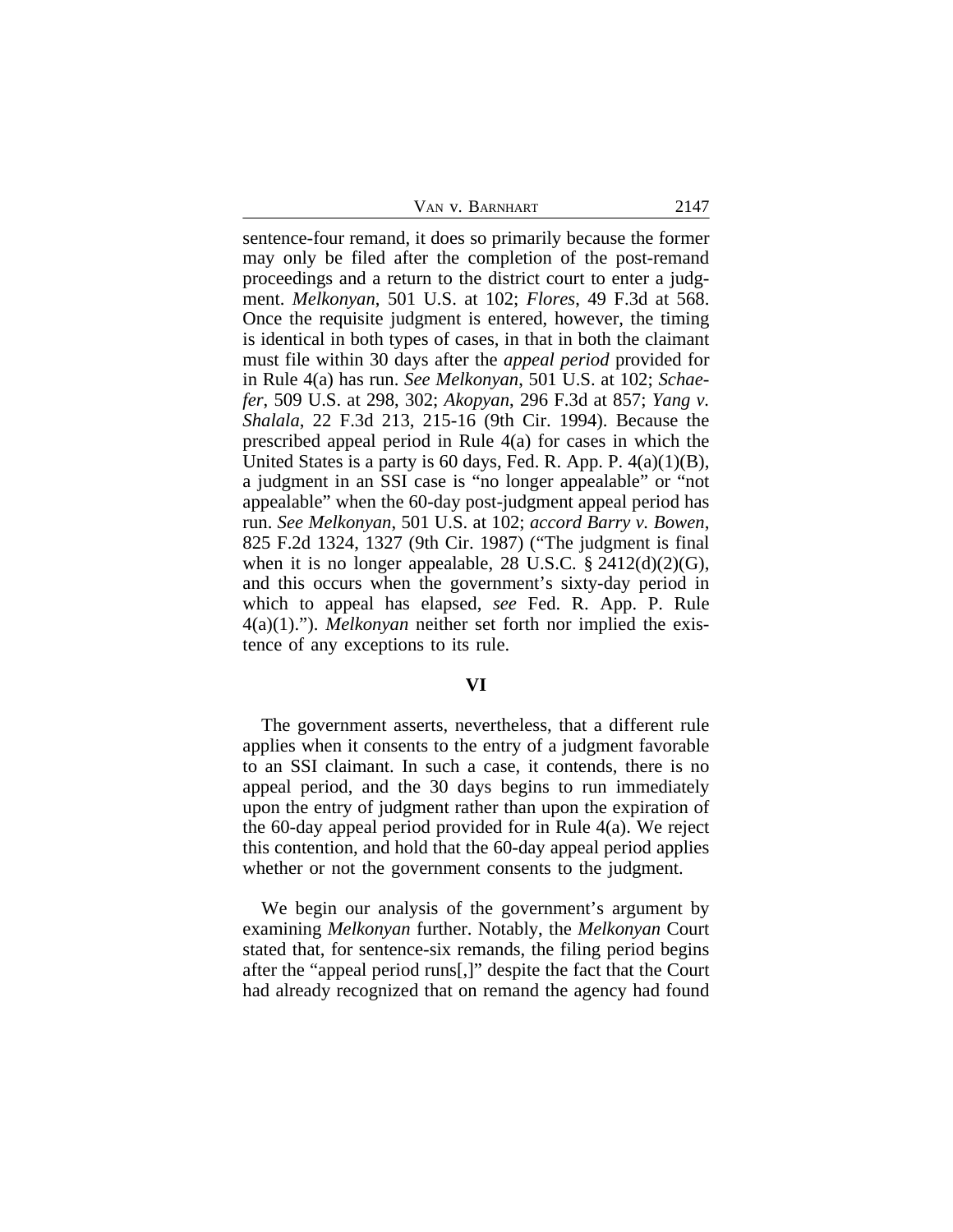the "petitioner disabled" and had "granted petitioner all the relief he had initially requested." 501 U.S. at 92, 102. Moreover, despite knowing that the Commissioner had awarded the benefits and would, therefore, in all likelihood consent to a judgment for Melkonyan in the district court, the Court concluded its opinion by stating that if "this was a sentence six remand . . . petitioner can easily reapply for EAJA fees following the District Court's entry of a *final judgment*." *Id.* at 103 (emphasis added). The Court did not qualify this statement with any suggestion that, should the Commissioner formally consent to the award of the relief the agency had ordered, the entry of the judgment granting benefits would, in direct contravention of the rule it had just announced, constitute a "final judgment" *before* Rule 4(a)'s 60-day "appeal period runs." *Id*. at 102-103.

**[6]** We recognize that attorneys' fees are frequently sought in sentence-six remand cases when the Commissioner has, upon remand, awarded benefits to the disabled claimant, and that attorneys' fees are not sought in cases in which the claimant is ultimately unsuccessful. We also recognize that in the former category of cases the Commissioner ordinarily has little reason to object to the judgment. In light of the Court's failure to distinguish between district court judgments favorable to the claimant to which the government formally consents, and those to which it merely fails to object (or even those to which it may for some reason object), we read *Melkonyan* as adopting a uniform approach to all favorable judgments that follow sentence-six remands. Thus, under *Melkonyan*, a successful disability applicant may file for attorneys' fees 30 days after the 60-day appeal period provided for in Rule 4(a) has run, regardless of the specific form of the court's judgment, or the particular nature of the government's non-opposition to or acquiescence in an award of benefits. Such a uniform approach is consistent with the intent of Congress, as evidenced by the House Report — the same report cited in *Melkonyan* — which stated that "by adopting the [ ] interpretation" that "a judgment [is] final . . . when the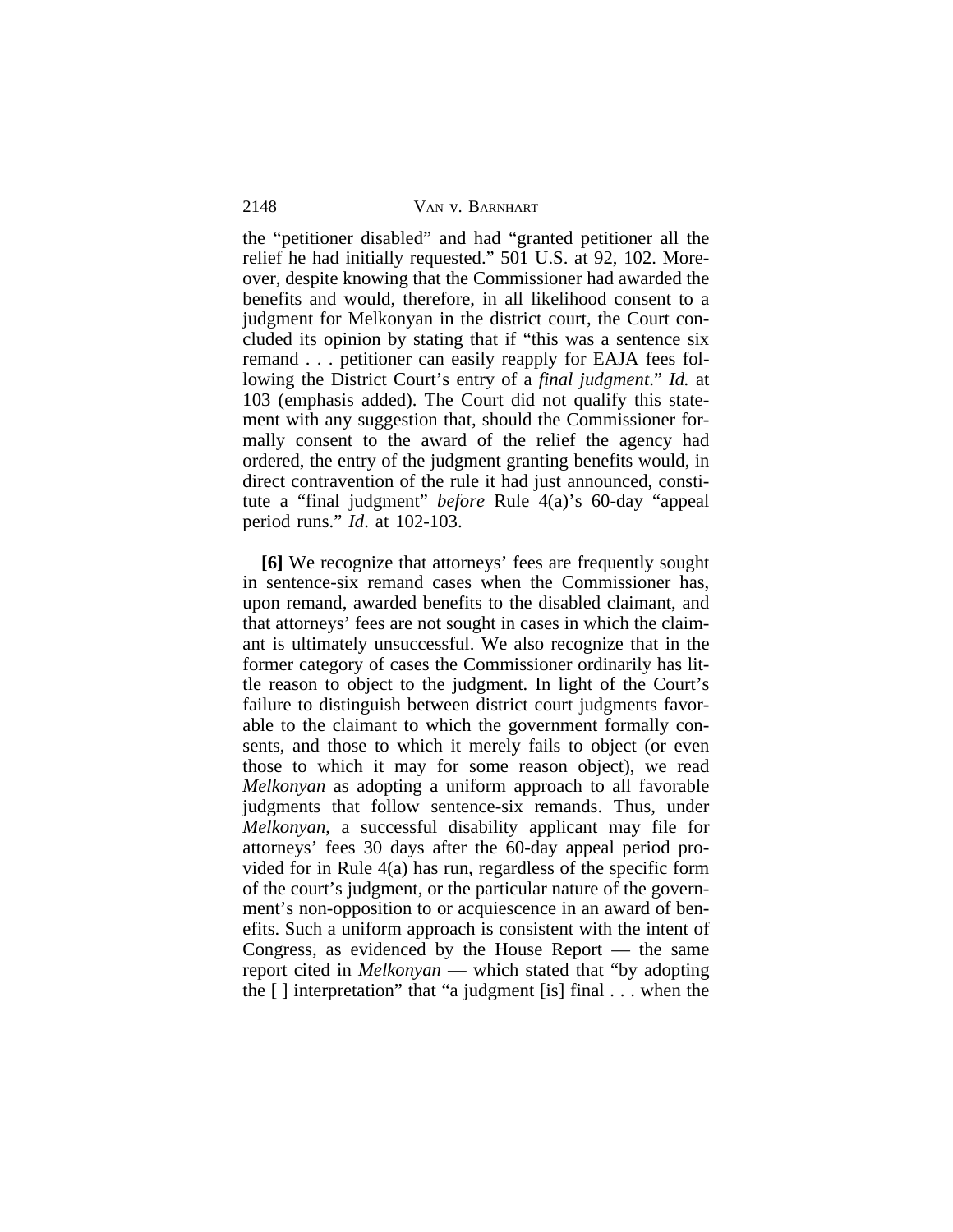| VAN V. BARNHART | 2149 |
|-----------------|------|
|-----------------|------|

time to appeal had run," it "will give both courts and litigants clear guidance on what is expected and avoid the unnecessary confusion which accompanied this issue in the past." H.R. Rep. No. 99-120, at 7 (1985). Under a uniform approach, litigants will have "clear guidance on what is expected," *id.*, removing any uncertainty or confusion about the appropriate date to file fee applications following sentence-six remands. Further, a uniform approach to judgments following postsentence-six remands "avoid[s] an overly technical construction of these terms[,]" and ensures that the definition of "final judgment" is not "used as a trap for the unwary resulting in the unwarranted denial of fees." *Id.* at 18 n.26.

We previously made this very point in *Al-Harbi*, where we stated that "[W]hen Congress re-enacted the EAJA in 1985, it sought to clarify its intent by defining final judgment in a manner that would avoid the 'overly technical' approach previously taken by some courts." *Al-Harbi*, 284 F.3d at 1084 (internal quotation and citation omitted); *see also id.* (citing H.R. Rep. No. 99-120, at 18 n. 26 ("This section should not be used as a trap for the unwary resulting in the unwarranted denial of fees"); *Myers v. Sullivan*, 916 F.2d 659, 668 (11th Cir. 1990) (finding that the 30-day requirement "should be interpreted broadly and that overtechnical constructions of the requirement should be avoided.")); *Adams*, 287 F.3d at 190- 91 ("Realization of [the purpose of EAJA] necessarily requires an interpretation of the procedural requirements of EAJA in a manner that is not unduly confusing or misleading so that they are not a 'trap for the unwary.' ") (quoting *Myers*, 916 F.2d at 670).

**[7]** Contrary to the government's argument, the fact that it has consented to a judgment following a sentence-six-remand does not necessarily mean that the judgment is "not appealable."  $§$  2412(d)(2)(G). As the government acknowledges, there are exceptions to the rule that consent judgments are not subject to appeal.<sup>5</sup> Given that some consent judgments may in

**<sup>5</sup>** "In general, a party cannot appeal a judgment entered with its consent." *Slaven v. American Trading Transp. Co.*, 146 F.3d 1066, 1070 (9th Cir.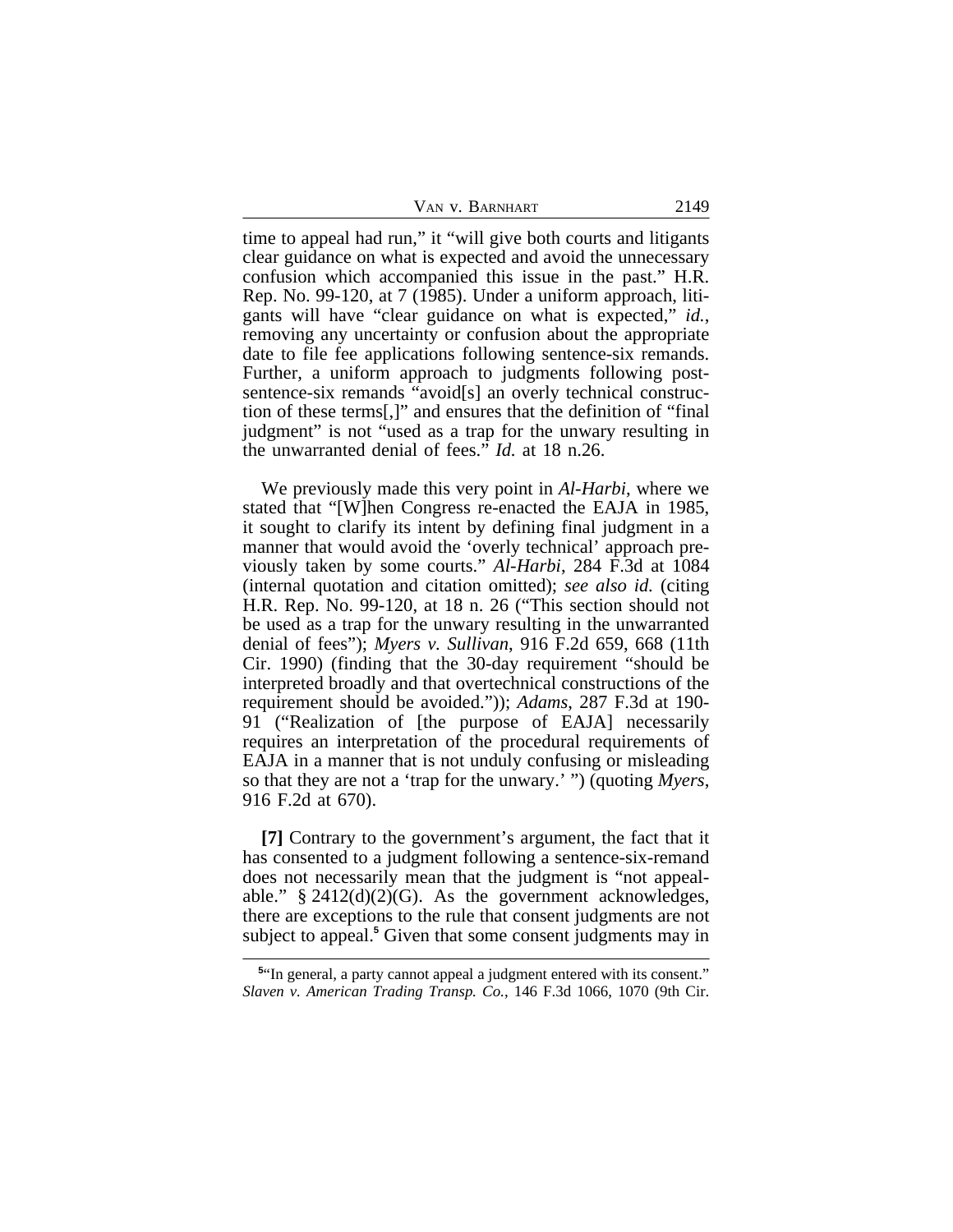fact be appealed, a claimant cannot know with certainty that the Commissioner will not file a notice of appeal in his case until the 60-day appeal period has ended; nor can the claimant be certain that the Commissioner will not decide to invoke one of the existing exceptions to the general rule, or ask the

1998); *see also U.A. Local 342 Apprenticeship & Training Trust v. Babcock & Wilcox Constr. Co.*, 396 F.3d 1056, 1058 (9th Cir. 2005) (citing *Slaven*, 146 F.3d at 1070). There are, however, several exceptions to this general rule of non-appealability, including: (1) where there was no actual consent; (2) where the district "court lacked subject matter jurisdiction to enter the judgment[,]" *Tapper v. Commissioner*, 766 F.2d 401, 403 (9th Cir. 1985); and (3) where a party " 'intended to preserve its right of appeal,' " *U.A. Local 342*, 396 F.3d at 1058 (quoting *Christian Sci. Reading Room Jointly Maintained v. City & County of S.F.*, 784 F.2d 1010, 1017 (9th Cir. 1986)), or "specifically preserves its right to appeal." *Slaven*, 146 F.3d at 1070. Furthermore, when the Commissioner has opposed a sentence-six remand, an interlocutory order, and then subsequently returns to the district court, she may wish to challenge the prior order after an appealable judgment has been entered. *Myers*, 916 F.2d at 673 ("The fact that the Secretary, under the compulsion of the district court's remand order, arrived at a new decision, need not change the fact that the Secretary might believe the first remand decision was erroneous. Under general legal principles, earlier interlocutory orders merge into the final judgment, and a party may appeal the latter to assert error in the earlier interlocutory order. . . . [W]e find it entirely reasonable for a claimant to believe that the Secretary, having finally obtained an appealable judgment of the district court, might seek to obtain review of the district court's earlier remand order.") (citations omitted). Indeed, when Van appealed the sentence-six remand order to this court, we accepted, in an unpublished memorandum disposition, the government's argument that "the district court's order was not final because it [was] remanded [ ] under sentence six." *Van*, 58 Fed. Appx. 766; *see also* Brief of Appellee at 6, *Van v. Barnhart*, 58 Fed. Appx. 766 (9th Cir. Sept. 30, 2002) ("[A] sentence six remand is considered interlocutory and non-appealable, because the district court retains jurisdiction over the action pending further development and consideration by the ALJ.") (citing *Raitport v. Callahan*, 183 F.3d 101, 104 (2d Cir. 1999)). If the Commissioner has no objection to the agency determination other than her contention that the sentence-six remand was improper, she may have no reason to object to entry of the judgment and may indeed welcome it as a necessary step toward bringing her previously barred appeal to the circuit court.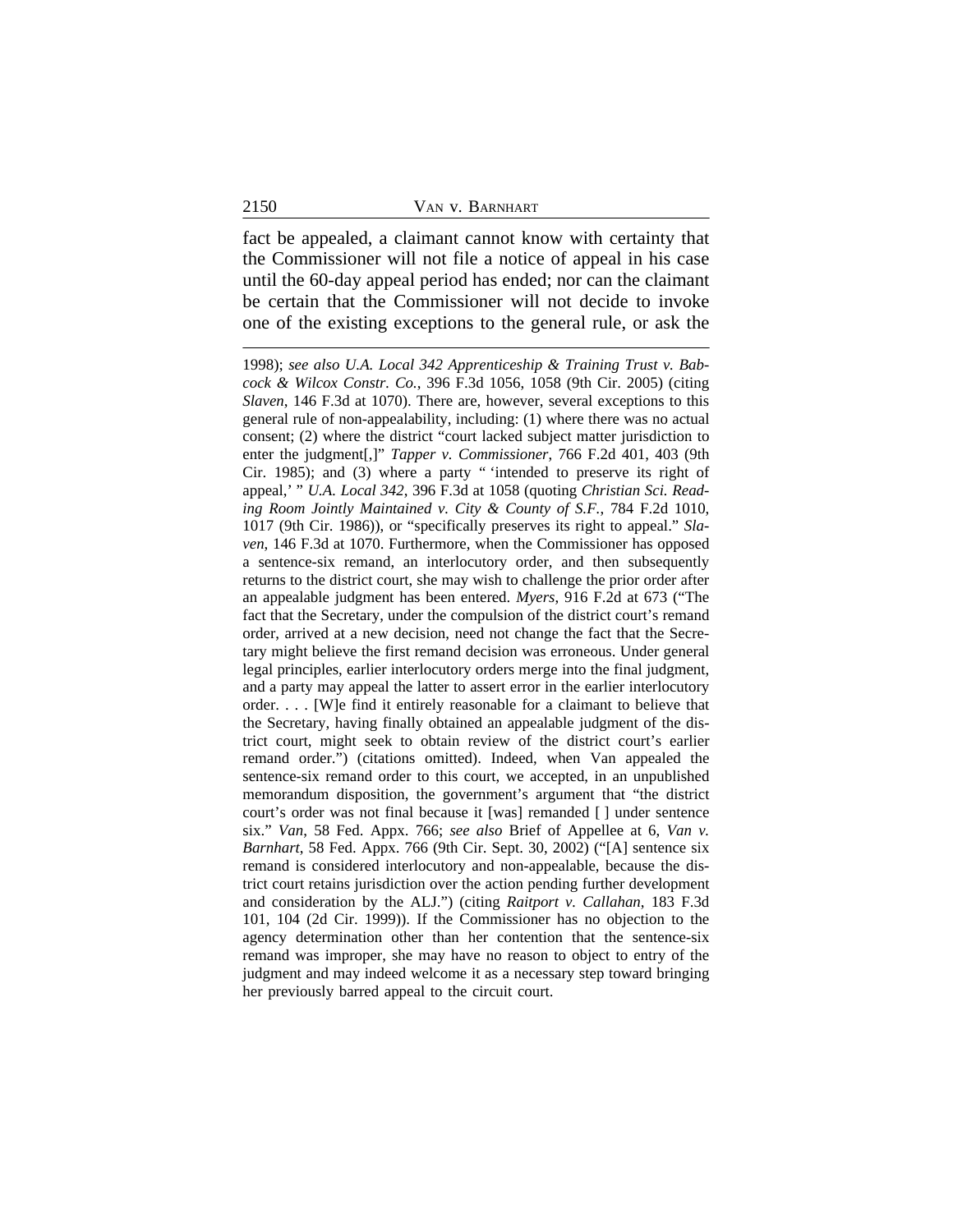court to create a new one. Thus, under the case-specific approach advocated by the Commissioner — asking *post hoc* whether the judgment obtained by the specific litigant was appealable when it was entered — Social Security disability litigants who obtain judgments to which the government consents following sentence-six remands would be subject to the very uncertainty as to whether the Commissioner may or could appeal — and as to when the 30 days begins to run that Congress and this court so assiduously sought to avoid.

If we were to adopt the government's case-specific approach to sentence-six cases, we would be encouraging the very type of "unnecessary confusion which accompanied this issue in the past[,]" H.R. Rep. No. 99-120, at 7 (1985), and would revive the concerns raised by the Seventh Circuit in *McDonald* — the same concerns that prompted Congress to amend the definition of "final judgment" to avoid entrapping unwary fee applicants. *Id.* at 18 n.26; S. Rep. 98-586, at 16 (1984); *accord Adams*, 287 F.3d at 191 (concluding that a "case-specific approach [ ] constitutes" the type of "trap" that Congress intended the courts to avoid when interpreting EAJA, and stating that it "would pointlessly leave considerable uncertainty about when EAJA's 30 day deadline would expire and result in an unworkable rule"); *Scafar Contracting, Inc. v. Secretary of Labor*, 325 F.3d 422, 431 (3rd Cir. 2003) (following *Adams* and stating that requiring the filing of a fee application before the agency could appeal would "breathe life into the hypothetical problems and concerns earlier expressed by this Court and others over the proper interpretation of § 2412's 'final judgment' in the context of [5 U.S.C.]  $§ 504."$ ).

**[8]** Finally, we conclude that a uniform rule governing judgments that follow sentence-six remands comports with our recent statement that we " 'construe[ ] the Act's definition of "final judgment" as designating the date' " when " 'there is no longer any possibility that the district court's judgment is open to attack.' " *Al-Harbi*, 284 F.3d at 1084 (quoting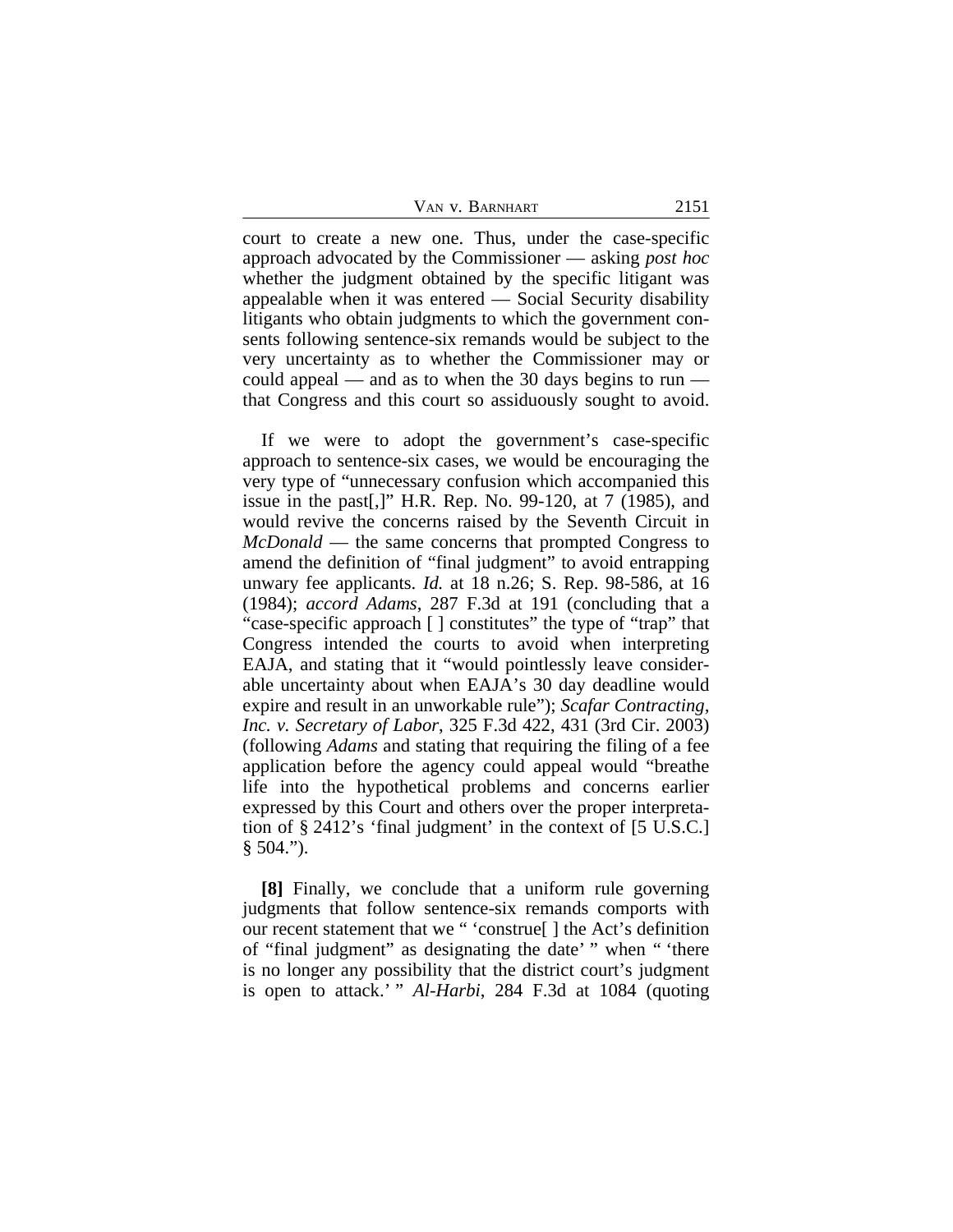*Myers*, 916 F.2d at 669). Where there is a potential for either party to appeal a particular type of judgment under the relevant statute that designates the time to appeal, there is a "*possibility* that the district court's judgment is open to attack" during the period provided for in the statute. *Al-Harbi*, 284 F.3d at 1084 (emphasis added) (quoting *Myers*, 916 F.2d at 669); *accord Adams*, 287 F.3d at 191. Even if a court determining the timeliness of an EAJA fee application could have reasonably concluded at the outset of the appeal period that the particular judgment would not be appealable, the mere fact that there was a potential for the *type* of judgment to be appealed under the relevant statute means that — at least from the standpoint of the claimant — there was a possibility that the judgment was "open to attack" during the appeal period. *Al-Harbi*, 284 F.3d at 1084. Because, in a number of circumstances, there is a potential for a party to appeal a judgment to which it consented, *see U.A. Local 342*, 396 F.3d at 1058; *Slaven*, 146 F.3d at 1070; *Tapper*, 766 F.2d at 403, there is a "possibility" with respect to any such individual judgment that it "is open to attack" during the 60-day appeal period provided for in Rule 4(a). *Al-Harbi*, 284 F.3d at 1084. Accordingly, the 30-day filing period for all such judgments does not begin to run until the 60-day period in Rule 4(a) has actually lapsed, or, until an appeal has been completed, thereby eliminating "any possibility" that a party could institute a further attack upon the particular judgment. *Id.* 

## **VII**

Not only do *Melkonyan* and the legislative history of  $\S 2412(d)(1)(B)$  dictate the use of a uniform rule in the case of judgments that follow sentence-six remands, but the Court's subsequent decision in *Schaefer* and our decisions interpreting  $\S 2412(d)(1)(B)$  in the context of sentence-four remands also support that same conclusion. Two years after *Melkonyan*, the Supreme Court again addressed the question of when a "final judgment" occurs under  $\S 2412(d)(1)(B)$ , this time in a sentence-four remand case, *Shalala v. Schaefer*, 509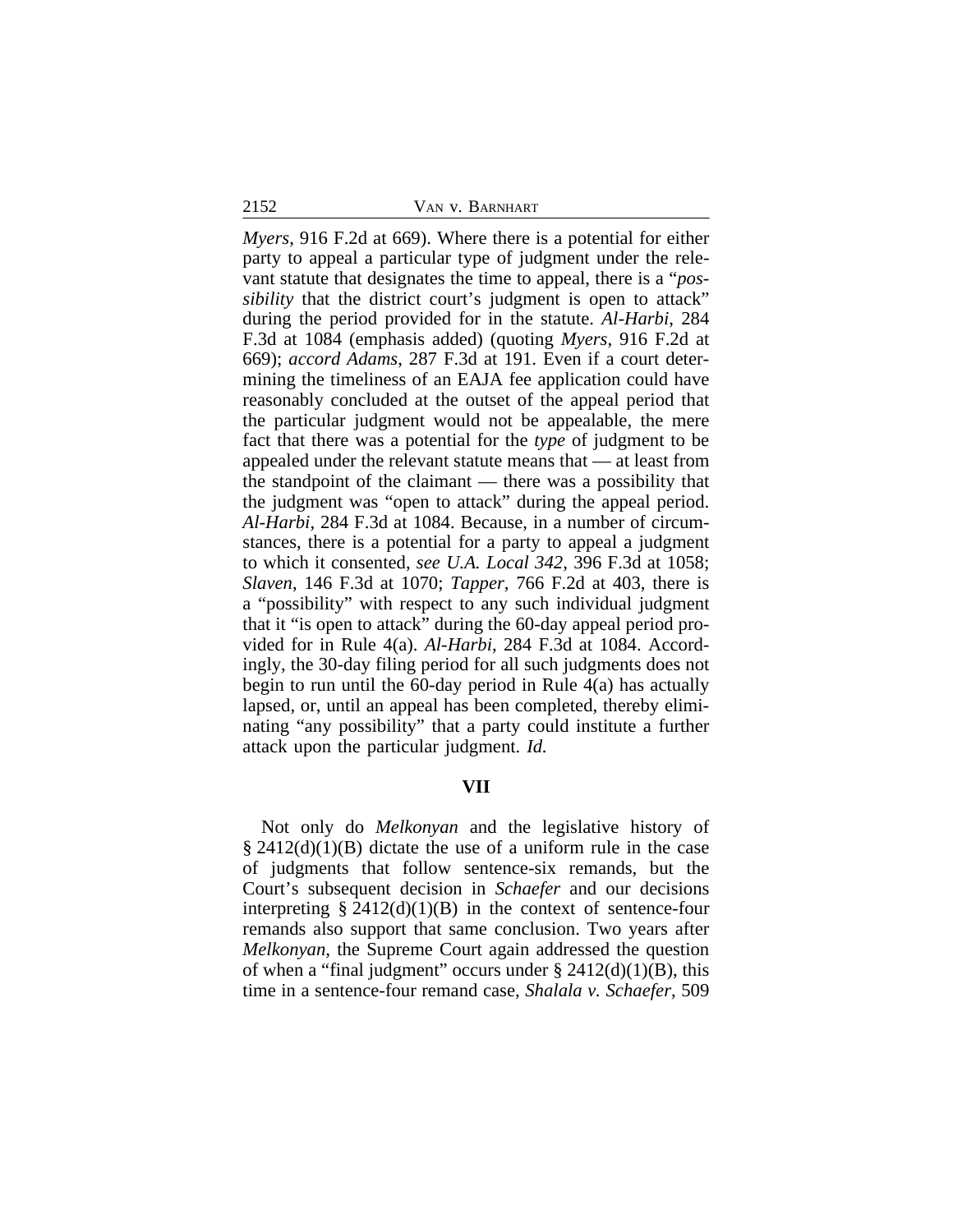| VAN V. BARNHART | 2153 |
|-----------------|------|
|-----------------|------|

U.S. 292 (1993). In *Schaefer*, when considering the rule to be applied to sentence four cases, the Court reiterated — without qualification — that "[w]e described the law with complete accuracy in *Melkonyan*, when we said . . . [that] '[i]n sentence six cases, the filing period does not begin until after the postremand proceedings are completed, the Secretary returns to court, the court enters a final judgment, and *the appeal period runs.*" *Id.* at 298 (emphasis added) (quoting *Melkonyan*, 501 U.S. at 102). Later in the opinion, when determining whether a fee application that followed a sentence-four remand was timely, the *Schaefer* Court stated that "[a]n EAJA application may be filed until 30 days after a judgment becomes 'not appealable'—*i.e.*, 30 days after the time for appeal has ended[,]" *id.* at 302 (citing §§ 2412(d)(1)(B), 2412(d)(2)(G); *Melkonyan*, 501 U.S. at 102), and then explained that the time for appeal is determined by Rule 4(a) of the Federal Rules of Appellate Procedure. *Id.***<sup>6</sup>**

As in *Melkonyan*, *Schaefer* concluded that for sentence six and sentence four cases the filing period begins after the appeal period runs, *id.* at 298 (citing *Melkonyan*, 501 U.S. at 102); *id*. at 302-03, again without suggesting that only in cases in which the Commissioner opposes the judgment does a fee applicant receive the benefit of the 60-day appeal period. Indeed, several courts, including this court, have applied *Schaefer*'s holding that an EAJA application may be filed within 30 days after the 60-day period provided for in Rule 4(a) in cases in which both the claimant and the Commissioner have consented to the entry of a judgment of a sentence-four remand. *See Akopyan*, 296 F.3d at 856-57.**<sup>7</sup>** In

**<sup>6</sup>** In *Schaefer*, the district court had not yet entered the judgment in a separate document, as required by Federal Rule of Civil Procedure 58. 509 U.S. at 302-03. Accordingly, the judgment remained appealable and the EAJA application was timely, given that "EAJA's 30-day time limit runs from the *end* of the period for appeal, not the *beginning*." *Id.* at 303 (emphasis in original).

**<sup>7</sup>** *See also Dinunzio v. Apfel*, 101 F. Supp. 2d 1028, 1030, 1032 (N.D. Ill. 2000); *Luna v. Apfel*, 986 F. Supp. 275, 279 (D.N.J. 1997) (holding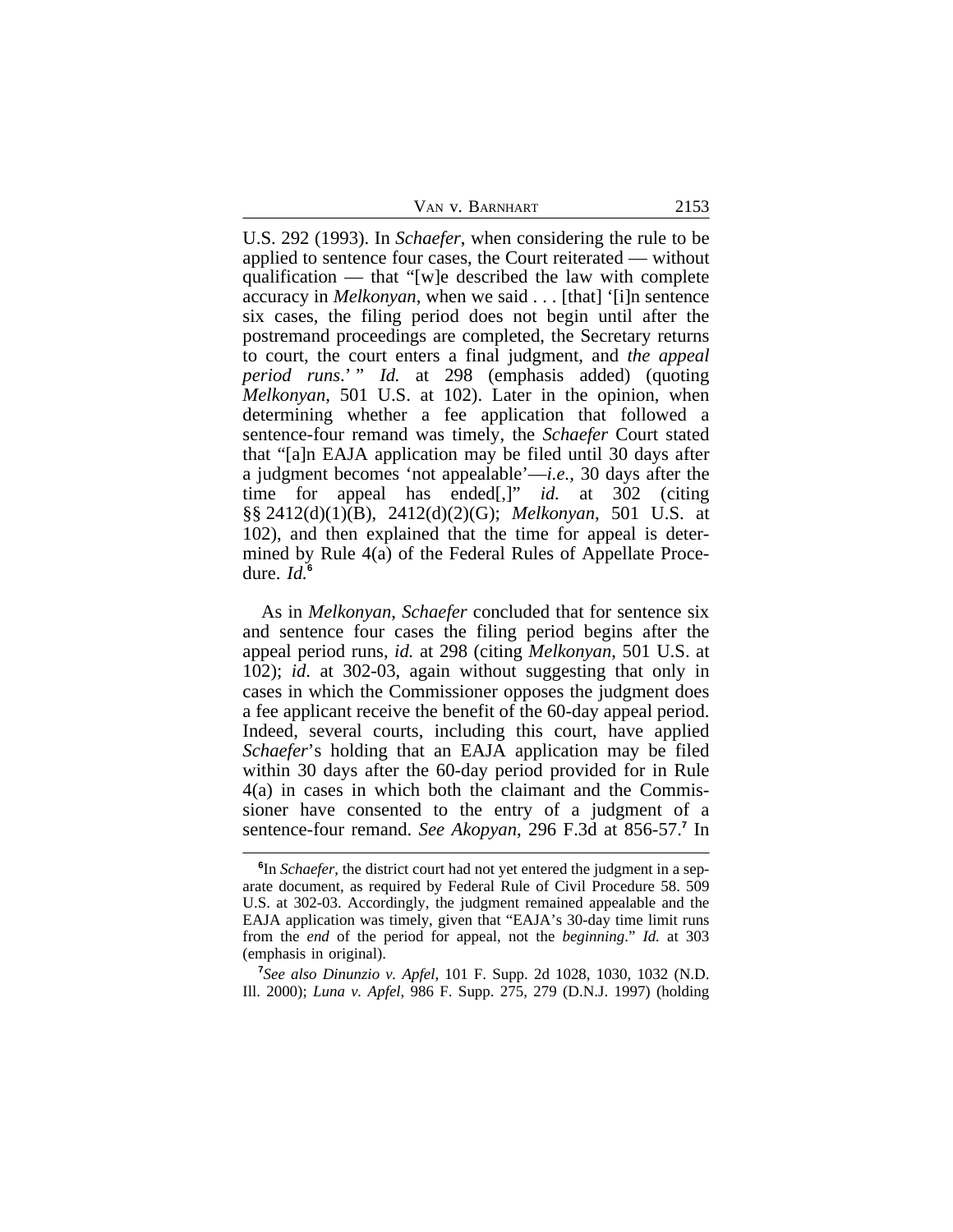*Akopyan*, although both parties had stipulated to a sentencefour remand order,**<sup>8</sup>** we concluded that the claimant had the benefit of the entire 60-day appeal period in Rule 4(a), plus the 30-day period in  $\S$  2412(d)(1)(B), to file a timely EAJA application. *Akopyan*, 296 F.3d at 856-57 ("Because this sentence four remand was a final judgment in the case, the time frame for Akopyan to file his petition for attorneys' fees began to run upon expiration of the 60 day appeal period.") (citing *Schaefer*, 509 U.S. at 302).

*Akopyan* differs from the case at hand because the judgment at issue in *Akopyan* was a sentence-four remand order, and the judgment at issue here is a judgment awarding benefits to which the Commissioner consented following a sentence-six remand. Yet, significantly, both cases involve judgments to which the government had consented but which were still potentially appealable to this court, under the exceptions discussed earlier. We see no reason to interpret a judg-

**8** In *Akopyan*, the claimant was denied SSI benefits, but upon judicial review the district court ordered a sentence-six remand, and again the claimant was denied benefits. *Id.* at 855. The claimant then brought an action in the district court, which issued a sentence-*four* remand on June 4, 1998 pursuant to a stipulation signed by counsel of both parties and the court. *Id.* at 855-56. On remand, in February 2000, an ALJ awarded Akopyan benefits, but Akopyan did not file his petition for attorneys' fees under EAJA until February 2001. *Id.* at 855. The district court determined that Akopyan's application was time-barred, and we affirmed, because Akopyan had not filed his application by September 2, 1998 or 90 days after the district court's sentence-four remand order to which *both* parties had stipulated. *Id.* at 855, 857-58.

that because a consent judgment ordering a sentence-four remand remained appealable for 60 days after the entry of judgment, EAJA's "thirty-day [filing] period does not commence on the date of entry of the consent judgment"); *Christian v. Apfel*, No. 96-7766, 1998 U.S. Dist. LEXIS 11564, at \*6 (S.D.N.Y. July 29, 1998) (following *Luna* and holding timely an EAJA fee application that was filed shortly before 90 days had elapsed after the entry of judgment of a sentence-four remand to which the parties had consented).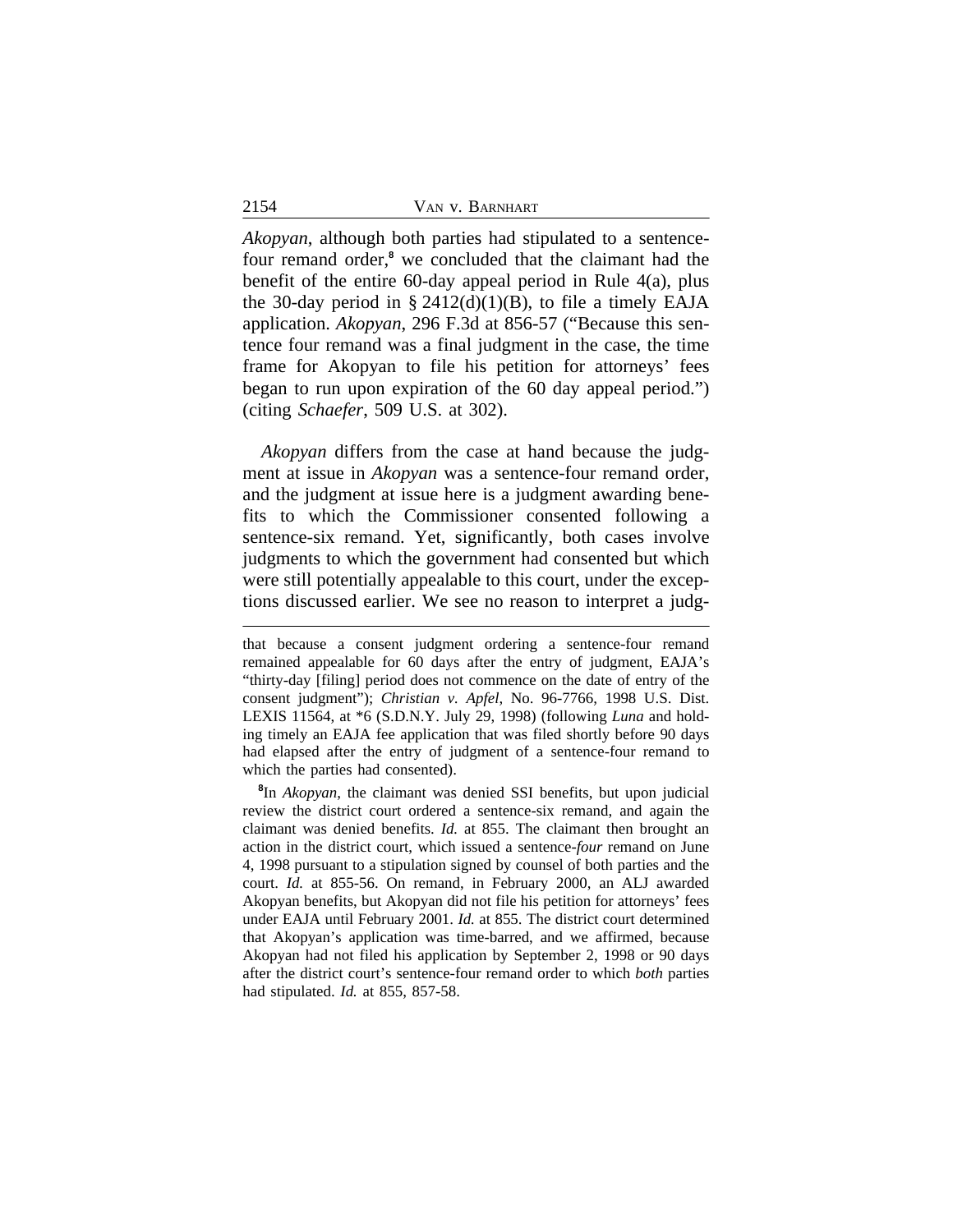ment to which the government consented in a sentence-six remand case differently than a judgment entered with the government's consent in a sentence-four remand case. Nor does the government suggest how the instant case is distinguishable from *Akopyan*, in which it urged us to commence EAJA's 30-day filing period following the 60-day appeal period, although it had consented to the judgment ordering a remand.

Our conclusion is consistent with the approach followed by the D.C. Circuit in *Adams*. 287 F.3d at 191. In *Adams*, the D.C. Circuit rejected a case-specific rule such as is advocated by the government here — a rule that would require a determination of the "appealability" of the specific judgment obtained by the fee applicant. *Id*. at 191. Instead, the D.C. Circuit adopted a "bright-line rule" that simply entails "looking at the category of order in question and the applicable law of appealability." *Id.* Thus, "[w]hen a potential appeal exists under the relevant statute, the time for appeal must lapse or the appeal be completed, before the 30-day deadline begins to run." *Id.* (citing *Myers*, 916 F.2d at 671-72, 674). As the D.C. Circuit said, the benefit of the rule is that it "eliminates the high potential for confusion resulting from determining 'appealability' on a case-by-case basis and appropriately avoids the practical problems that the Seventh Circuit described [in *McDonald*]." *Id.*; *accord Scafar*, 325 F.3d at 431. Because, as discussed above, under the exceptions to the general rule, there is a potential for cases in the category of order — consent judgments — to be appealed during the 60 day appeal period, EAJA's 30-day filing period does not begin to run under the bright-line rule until that 60-day period "lapse[s] or the appeal [is] completed." *Adams*, 287 F.3d at 191.

### **VIII**

**[9]** In sum, *Melkonyan* and *Schaefer*, the decisions of this and other circuits, and the legislative history of § 2412(d) dic-